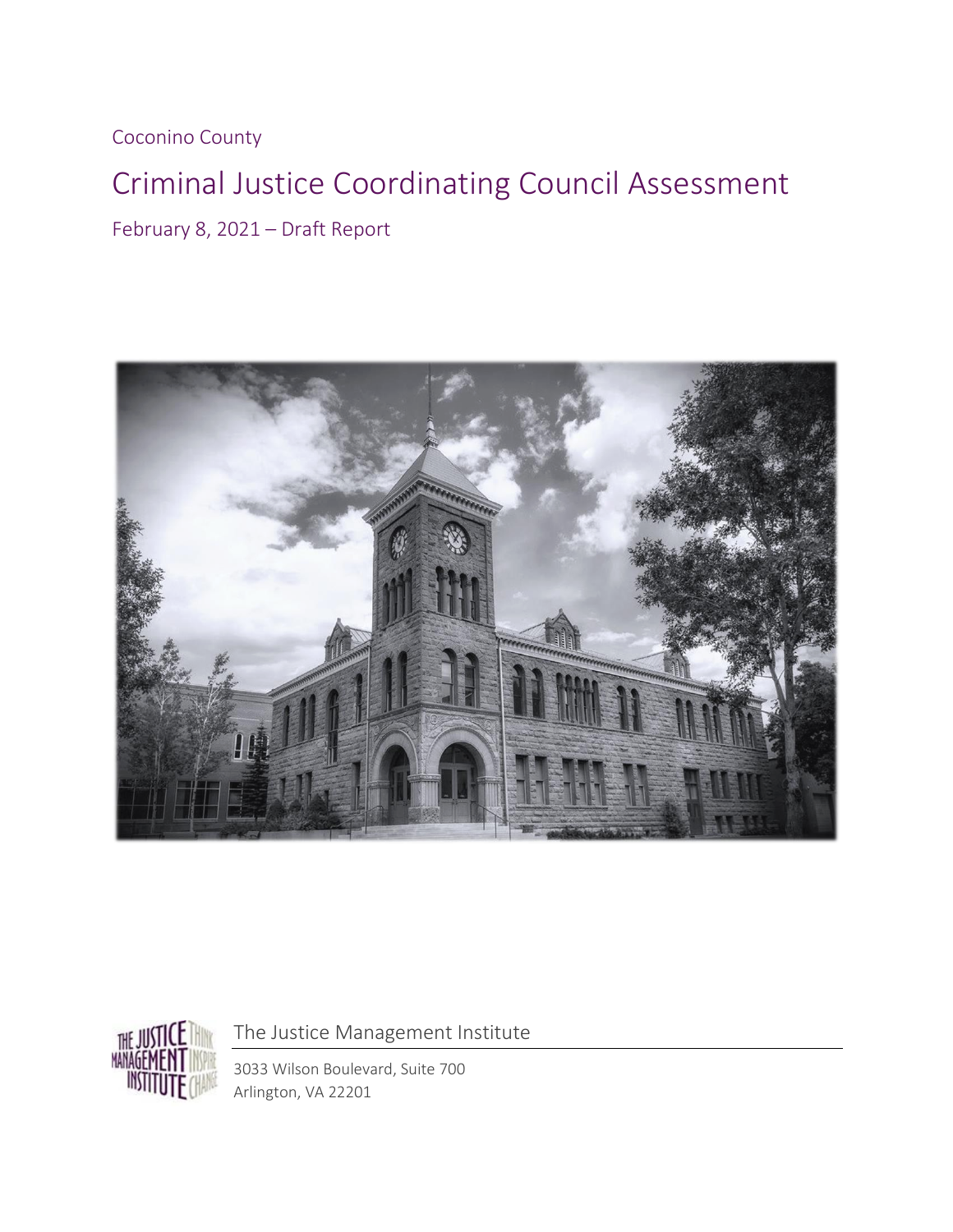# Table of Contents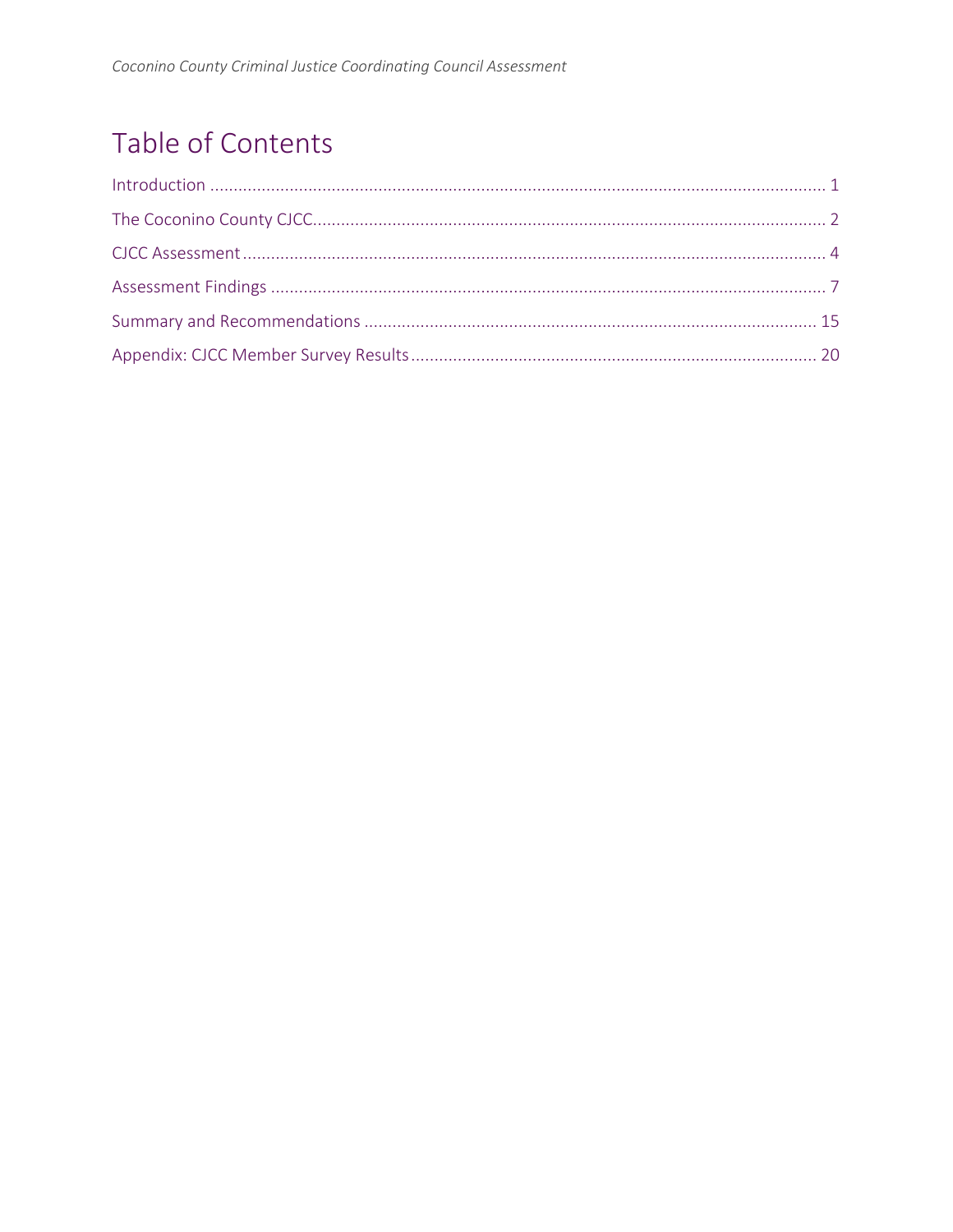## Acknowledgement

JMI would like to thank the Coconino County Criminal Justice Coordinating Council members for graciously sharing their time and insights on the council and the criminal justice system. Specifically, JMI would like to recognize contributions from the following individuals:

> The Honorable Dan Slayton, Presiding Judge, Coconino County Superior Court The Honorable Ted Reed, Presiding Juvenile Judge, Coconino County Superior Court The Honorable Thomas Chotena, Presiding Judge, Flagstaff Municipal Court Lena Fowler, Supervisor, Coconino County Board of Supervisors Liz Archuleta, Supervisor, Coconino County Board of Supervisors Jim Driscoll, Sheriff, Coconino County Sheriff's Office William Ring, County Attorney, Coconino County Attorney's Office Dan Musselman, Police Chief, City of Flagstaff James Jayne, County Manager, Coconino County Manager's Office Dr. Marie Peoples, Deputy County Manager, Coconino County Manager's Office Sandra Diehl, Public Defender, Coconino County Public Defender's Office Sharon Yates, Court Administrator, Coconino County Superior Court Sarah Douthit, Chief Probation Officer, Coconino County Adult Probation Val Wyant, Clerk of Court, Coconino County Clerk of Court's Office Adam Shimoni, Vice Mayor, City of Flagstaff Greg Clifton, City Manager, City of Flagstaff Shannon Anderson, Deputy City Manager, City of Flagstaff Brent Harris, Chief Prosecutor, City of Flagstaff Jessica Cortes, Court Administrator, Flagstaff Municipal Court Erica Arlington, Legal Defender, Coconino County Legal Defender Kim Musselman, Director, Coconino County Public Health Services District Matt Figueroa, Detention Commander, Coconino County Sheriff's Office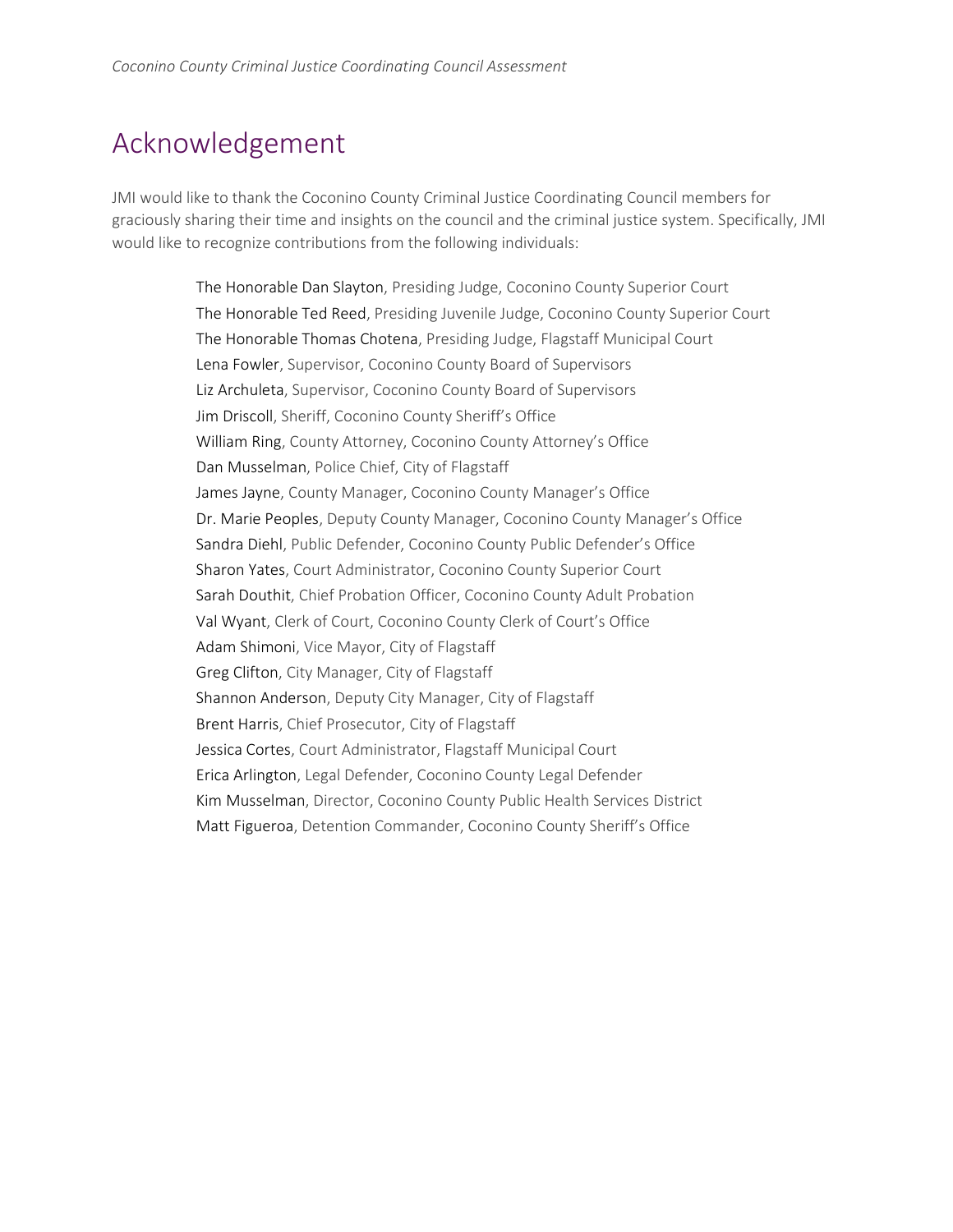## Introduction

An assessment of the Coconino County Criminal Justice Coordinating Council (CJCC) was conducted, and the findings are summarized in this report as part of the technical assistance project provided by the Justice Management Institute (JMI). In the Fall of 2020, the Coconino County Manager's Office sought assistance from JMI to help strengthen the CJCC over a ten-month period.

The technical assistance being provided is designed to guide Coconino County through a consensusdriven process that helps reinvigorate and bolster the CJCC. The goal of the technical assistance project is to assist Coconino County in operating a high-functioning CJCC that produces beneficial outcomes for the justice system and county residents.

To reach that goal, one of the objectives of the technical assistance effort is to assess the CJCC to ensure it aligns with best practices with input and guidance from the CJCC members. The assessment outlined in this report explains the assessment process, criteria, and results of JMI's analysis. An integral part of the assessment has been to work closely with local stakeholders to better understand the history of the CJCC and its current structure in order to help identify improvements for the council and justice system that are achievable and sustainable.

JMI is widely recognized as national experts on CJCCs and our organization specializes in assisting coordinating councils achieve meaningful results whether new or established. JMI is a non-profit organization founded in 1993 and is based in Arlington, Virginia. JMI provides cutting edge research, education and training programs, and technical assistance in justice policy, planning, and operations. Our organization is known for innovative approaches and solutions for advancing knowledge and practice in the administration of justice. JMI's work is guided by three principles—Think, Inspire, Change.

In 2010, JMI created the National Network of Criminal Justice Coordinating Councils (NNCJCC) through funding from the Bureau of Justice Assistance and collaborations with partner organizations. The NNCJCC began with ten members, including Coconino County, and has since expanded to 30-member jurisdictions from around the country. Since its inception, the NNCJCC has provided a forum for CJCC leaders and staff to discuss common issues and opportunities for addressing them, facilitated a learning exchange among CJCCs on promising innovations and evidence-based policy and practice, and developed materials to aid CJCCs in their policymaking and assist non-member jurisdictions in developing effective CJCCs of their own.

As a result of coordinating the NNCJCC for more than a decade, JMI has acquired a significant amount of knowledge about CJCCs and has become a trusted source for assisting jurisdictions with their coordinating councils. JMI routinely provides assistance and guidance to the NNCJCC members and others who want to create or reform a coordinating council. As part of this work over the last decade, JMI has been actively developing a CJCC best practices model through facilitation of the NNCJCC and a recent study of CJCCs from across the country. It is this best practice model that was used to inform and guide the assessment outlined in the following report.

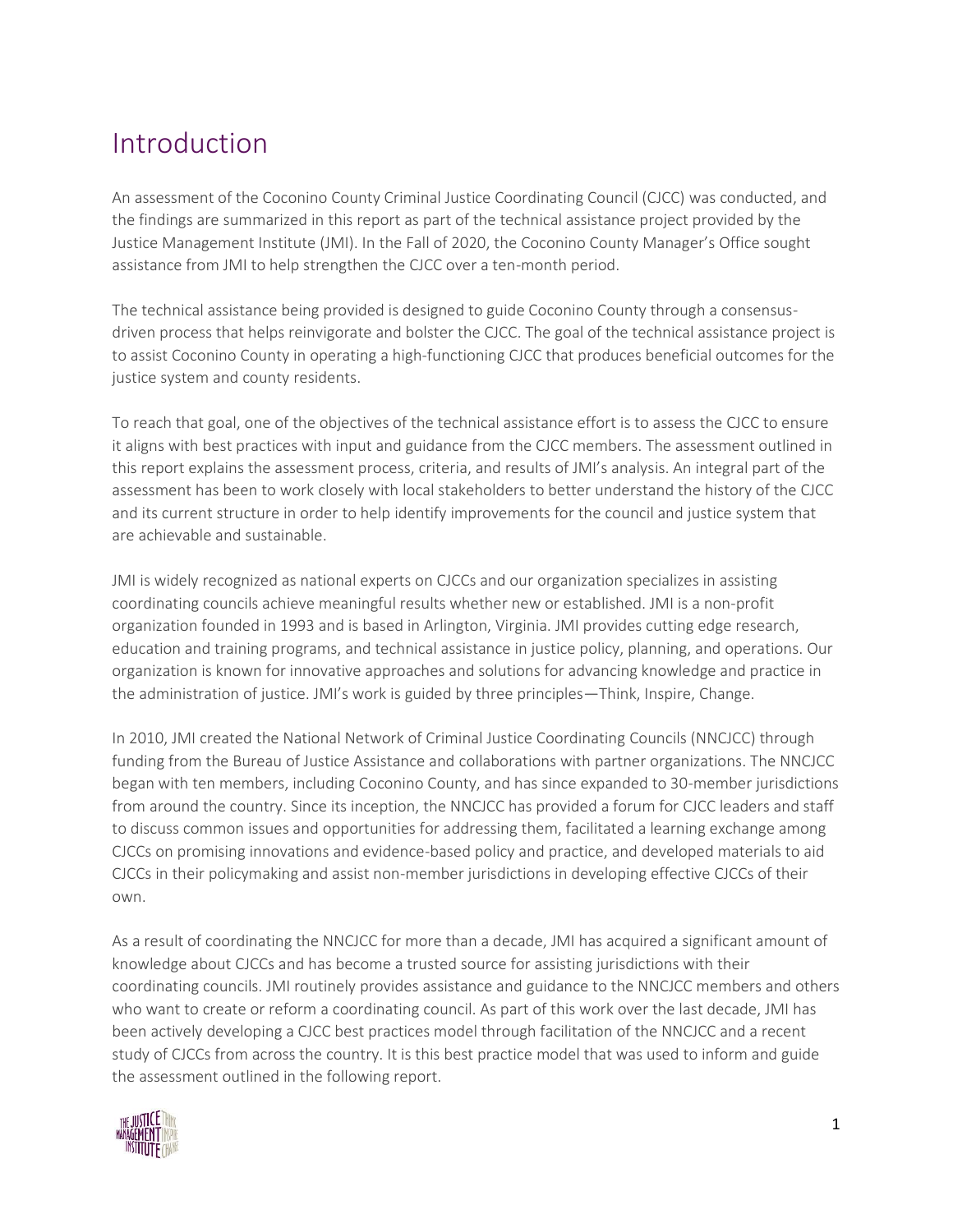# The Coconino County CJCC

The Coconino County CJCC was formally established by the Board of Supervisors in 2005 and has a history of bringing local leaders together to improve the operation of the justice system collaboratively. The CJCC was formed as a result of an increasing jail population and, according to its website, "the recognition that without a coordinated and collaborative effort the County Jail would continue to be the place of first resort for persons committing both major and minor criminal offenses."



The CJCC's membership is comprised of stakeholders from across the criminal justice system including county, municipal and state criminal justice agencies and departments as well as treatment providers and administrative departments. According to the most current bylaws, the 34 members/representatives of the CJCC include the following:

- Coconino County Superior Court Judges
- Coconino County Juvenile Court Judges
- Coconino County Justices of the Peace
- Judges of all Municipal Courts within Coconino County
- Court Administrators of all Courts within Coconino County
- Sheriff of Coconino County
- Coconino County Detention Center Commander
- Police Chiefs of all Police Departments within Coconino County
- Department of Public Safety Representative
- Coconino County Attorney
- City Attorney for all municipalities within Coconino County
- Coconino County Public Defender
- City Public Defender for all municipalities within Coconino County
- Coconino County Legal Defender
- Clerk of Courts for Coconino County
- Clerk of Courts for any municipalities within Coconino County
- Coconino County Board of Supervisors
- City Council Members from all municipalities within Coconino County
- Coconino County Manager
- City Manager for all municipalities within Coconino County
- Chief Probation Officer, Coconino County
- Chief Juvenile Probation Officer, Coconino County
- Chief Health and Medical Officer, Coconino County Health District
- Chief Information Officer, Coconino County
- Community Services Director, Coconino County
- Northern Arizona University Representative
- Coconino Community College Representative

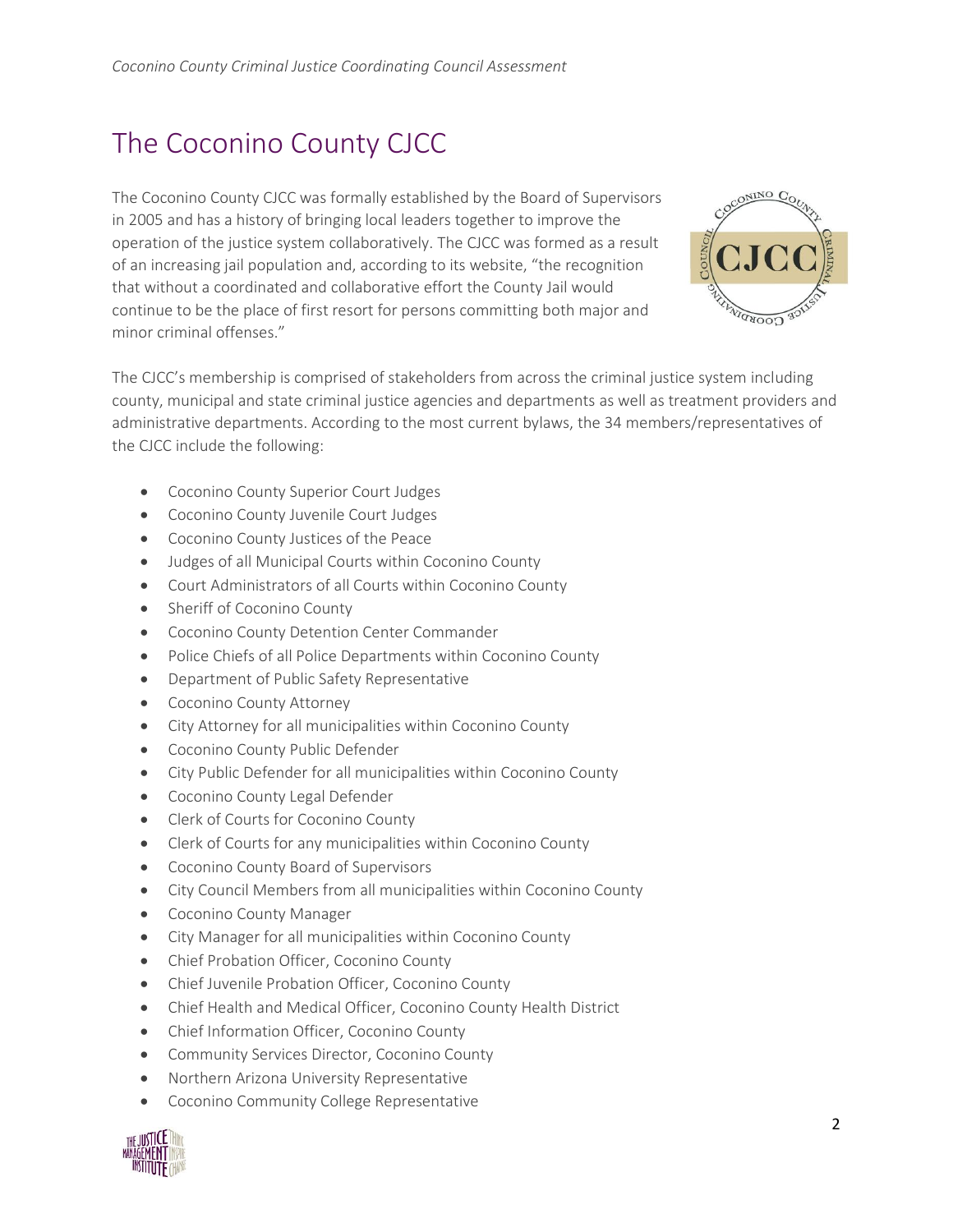- Coconino County Superintendent of Schools
- Representative from all School Districts within Coconino County
- Regional Behavioral Health Authority Representative
- Representatives from all medical, behavioral health, and substance abuse treatment facilities within Coconino County
- Representatives from all social service organizations within Coconino County
- Representatives from all tribal governments with territory adjoining Coconino County
- Public Members as selected by the CJCC Executive Committee

The CJCC has an Executive Committee on which the following 20 members serve:

- Chair: Presiding Superior Court Judge
- Vice Chair: Selected from the Executive Committee membership
- Presiding Judge, Coconino County Juvenile Court
- Sheriff of Coconino County
- Chief, Flagstaff Police Department
- City Manager, City of Flagstaff
- City Council Representative, City of Flagstaff
- Coconino County Manager
- Coconino County Board of Supervisors member, selected by Board of Supervisors
- Coconino County Attorney
- City of Flagstaff City Attorney
- Coconino County Public Defender
- Coconino County Legal Defender
- Chief Adult Probation Officer
- Coconino County Chief Juvenile Probation Officer
- Coconino County Superior Court Administrator
- City of Flagstaff Municipal Court Administrator
- Presiding Magistrate, City of Flagstaff
- Chief Health and Medical Officer, Coconino County
- Coconino County Community Services Director

According to the mission as stipulated in the bylaws, *the CJCC exists to promote the safety and welfare of all citizens of Coconino County, to reduce the number of future crimes and future victims, to promote the protection and healing of victims, to ensure the efficient and just treatment of offenders, and to work toward the prevention of crime and the reduction of recidivism*.

Despite its past success, the CJCC has stalled some in recent months and this situation has been exacerbated by the recent departure of the council's support staff. Issues such as these are common for CJCCs, in general, as momentum often ebbs and flows over time. To successfully sustain a CJCC, especially during lull periods, it is critical to routinely re-assess the direction of the council and, as a group, identify shared priorities for enhancing the criminal justice system.

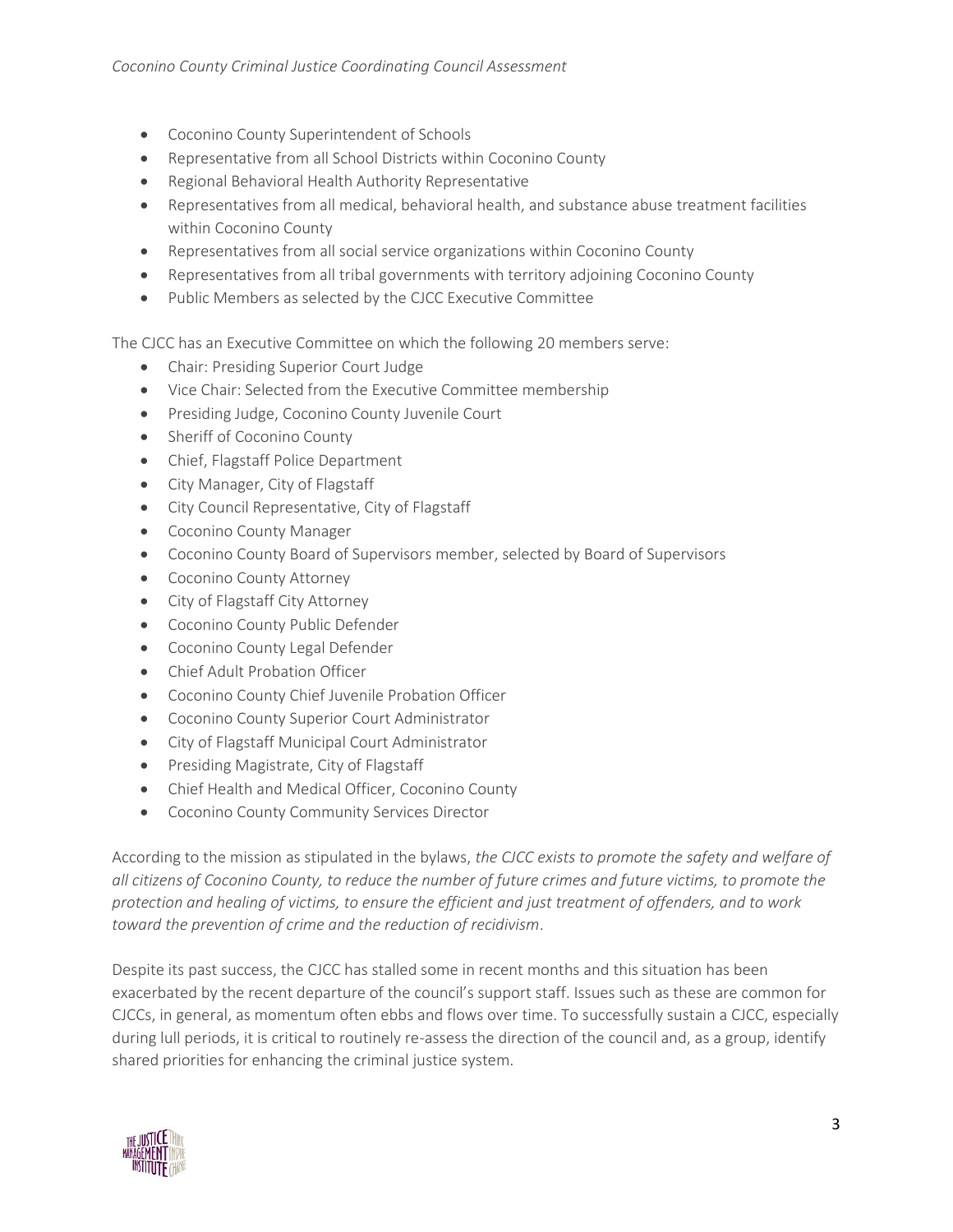# CJCC Assessment

#### Assessment Framework

JMI developed a framework specifically for evaluating CJCCs. The framework was created to compare the operational structure of a coordinating council against the benchmarks of high-functioning CJCCs. It was developed based on information from national CJCC publications, JMI's national research on coordinating councils, and guidance from the National Network of Criminal Justice Coordinating Councils (NNCJCC).<sup>1</sup> This framework, which will soon be adopted by the National Institute of Corrections, was the tool used to evaluate the Coconino County CJCC.

#### Assessment Elements

The CJCC assessment tool consists of a dozen elements deemed as important attributes of highfunctioning CJCCs. The elements, along with specific factors associated with each, are listed below:

- *1. System Focused-* The CJCC seeks to coordinate the local criminal justice system as a whole (i.e., systemically) rather than isolating its focus on a core issue.
	- CJCC focuses on multiple issues across the criminal justice system and avoids having a single initiative
	- CJCC has multiple stakeholders and agencies cooperate on tasks and initiatives
	- CJCC responds to crises impacting the criminal justice system
	- CJCC has a mission and/or vision statement that reflects the systemic role of the council
	- CJCC has member-supported bylaws, updated regularly, that clearly states the mission/vision of the council
- *2. Participation-* The necessary stakeholders attend the CJCC meetings and actively contribute to the discussions and work of the council.
	- CJCC members attend and participate in council meetings routinely; use of delegates is limited
	- CJCC members lead or serve on subcommittees and workgroups or allow qualified staff to serve in this capacity
	- CJCC members share resources to advance the council's initiatives
	- CJCC includes a manageable number of representatives from municipal, county, state justice agencies, and strategic community partners
	- CJCC has bylaws that list the membership of the council
- *3. Leadership Structure-* The CJCC has established an effective leadership structure to facilitate meetings and champion the council's work.
	- CJCC has a designated chairperson, vice chairperson, or co-chairpersons

<sup>&</sup>lt;sup>1</sup> The NNCJCC is an organization committed to developing and sustaining CJCCs and it consists of CJCC directors/coordinators and CJCC chairpersons.

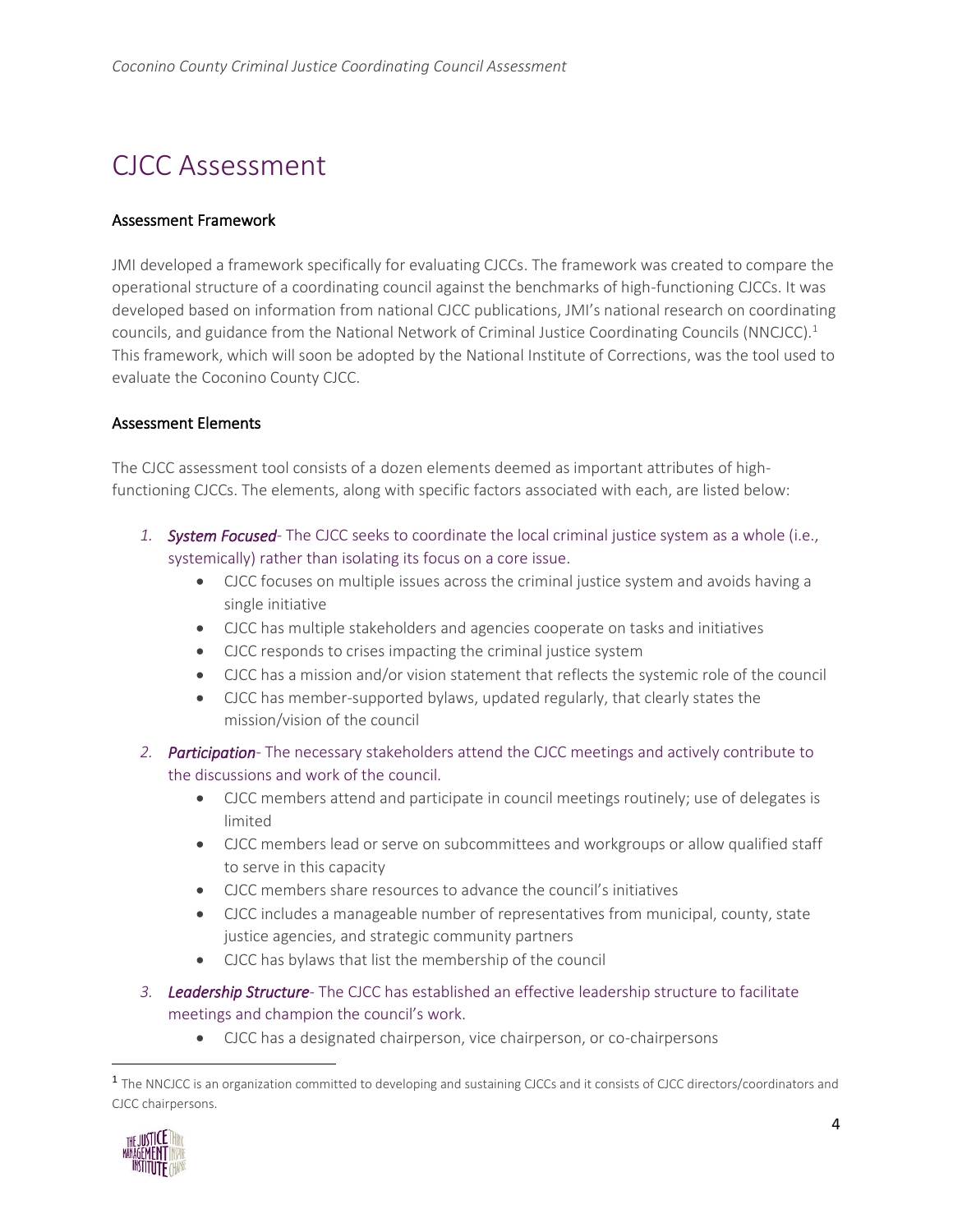- CJCC has a process in place to select a chairperson, vice chairperson, or co-chairpersons
- CJCC chairperson, vice chairperson, or co-chairpersons focus on the best interest of the criminal justice system
- CJCC chairperson, vice chairperson, or co-chairpersons keep the activities and initiatives of the CJCC and executive committee on track
- CJCC has bylaws that clearly outline the leadership structure and the responsibilities of the chairperson, vice chairperson, or co-chairpersons
- *4. Executive Committee-* The CJCC has an executive committee that directs the activities of the council and any subcommittees and workgroups.
	- Executive committee identifies priorities for CJCC, subcommittees, and workgroups
	- Executive committee sets CJCC meeting agenda
	- Executive committee ensures the subcommittees and workgroups are making progress
	- Executive committee provides guidance to chairperson and/or chairpersons
	- CJCC has bylaws clearly identify the membership and duties of the executive committee
- *5. Decision Making-* The CJCC reaches most decisions by consensus of its members.
	- CJCC discusses matters productively and professionally to find common ground among members
	- CJCC voting is primarily for procedural matters and when required by the CJCC's legislative mandate (if applicable)
	- CJCC factors legal and constitutional obligations of individual members and their agencies into decision making
	- CJCC includes the perspective of underrepresented communities when making decisions
	- CJCC has bylaws that explicitly state the decision making and voting procedures
- 6. *Shared Responsibility-* The decisions and actions of the CJCC are supported by the members publicly; CJCC members are committed to sharing information with the council.
	- CJCC members support decisions made by the council outside of the meetings
	- CJCC members recognize that the council operates independently from the position or agency they represent
	- CJCC members do not engage the media about the CJCC without prior discussion with the chairperson or chairpersons
	- Important decisions made by independently elected officials or agencies outside of the CJCC are shared with the council
	- CJCC regularly communicates its mission, priorities, and actions to provide transparency to the public and encourages members of the public to participate and serve on subcommittees
- 7. *Data Driven-* The CJCC generates and reviews quantitative and qualitative data to inform decision making.
	- CJCC produces and monitors system data to track emerging trends in the criminal justice system
	- CJCC engages staff and/or research partners to conduct empirical studies
	- CJCC decisions are backed by quantitative and qualitative data

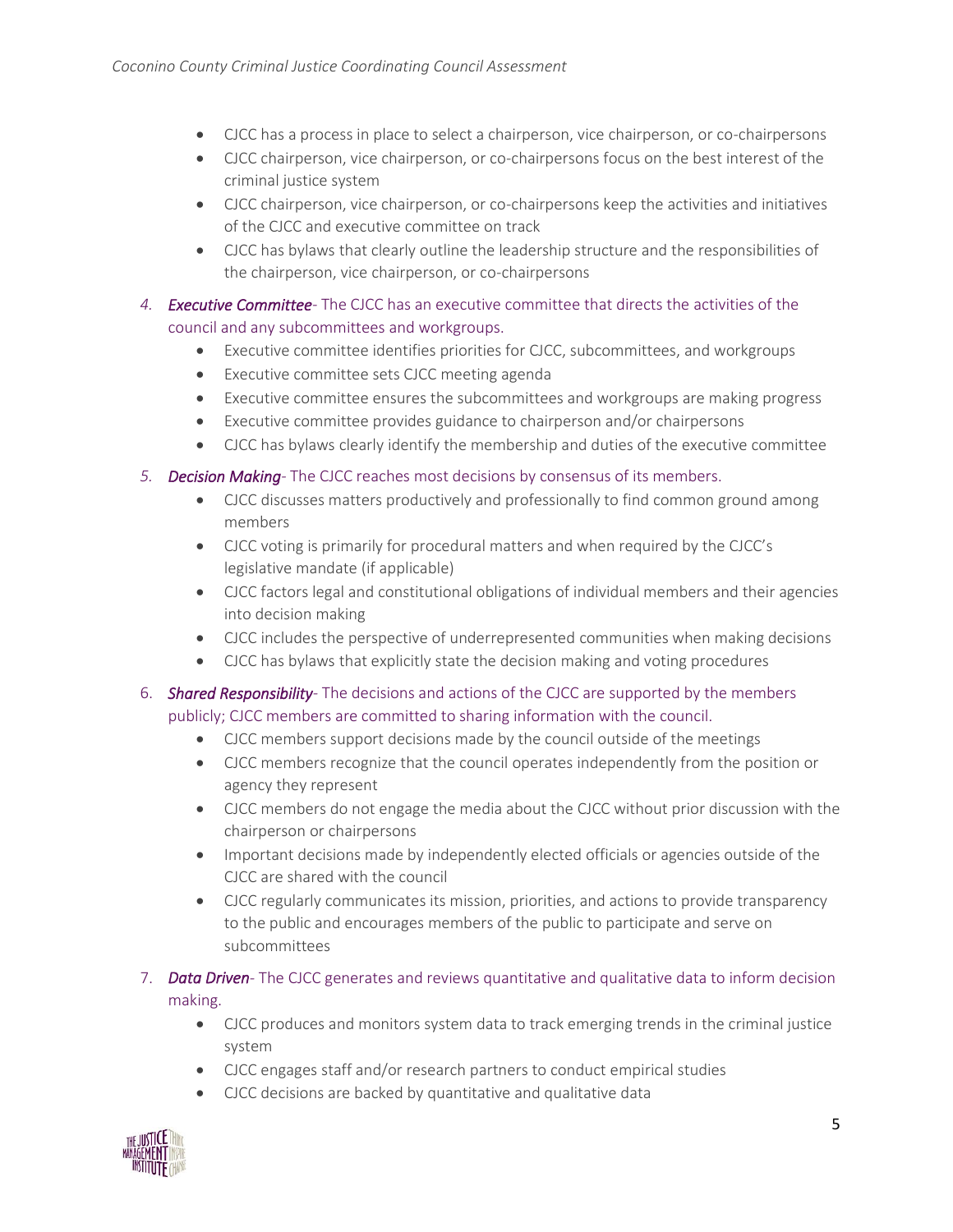- CJCC produces data to track initiatives to ensure they are producing intended outcomes
- *8. Best Practices-* The CJCC reviews research and explores models from other jurisdictions when developing policies and programs.
	- CJCC considers valid and reliable information from professional literature and outside resources when making decisions
	- CJCC reviews state and national landscape to identify potential examples for policies and programs
	- CJCC adheres to risk-needs-responsivity principles
	- CJCC ensures race and ethnicity equity in new programs and policies
- 9. *Strategic Planning* The CJCC produces a strategic plan that guides the work of the council, subcommittees, and workgroups and the plan produces desired outcomes.
	- CJCC creates and/or updates a strategic plan annually or bi-annually
	- Strategic plan includes short-, medium-, and long-term initiatives
	- Strategic plan sets measurable outcomes that are tracked by the CJCC
	- Strategic plan includes strategies for funding and sustainability

### *10. Structured Meetings-* The CJCC, executive committee, subcommittees and workgroups meet regularly and follow a set agenda.

- CJCC meets monthly or bimonthly and it is stipulated in the bylaws
- CJCC has a set meeting time and day for each month of the year
- CJCC meetings follow a prepared agenda and meeting minutes are kept
- Subcommittees and workgroups meet as often as necessary to accomplish their assigned duties and responsibilities; meetings have an agenda

### *11. Subcommittees and Workgroups- The CJCC has established subcommittees and workgroups to develop and implement strategies and initiatives.*

- CJCC assigns on-going work to new or existing subcommittees or workgroups
- CJCC utilizes subcommittees to address complex, on-going issues
- Subcommittees and workgroups report regularly to the CJCC and/or executive committee
- Subcommittees and workgroup meetings are well-attended by representatives from germane justice and community agencies

### *12. Support Staff-* The CJCC has dedicated support staff who help coordinate meeting and advance the council's strategies and initiatives.

- CJCC has a dedicated full or part-time employee, or employees, to assist with coordinating the CJCC, executive committee, subcommittees, and workgroups
- CJCC staff have a job description with set duties and responsibilities
- CJCC staff have a clear chain of command
- CJCC staff focus on enhancing the overall operation of the criminal justice system
- CJCC has bylaws that clearly indicate the roles, responsibilities, and chain of command of staff

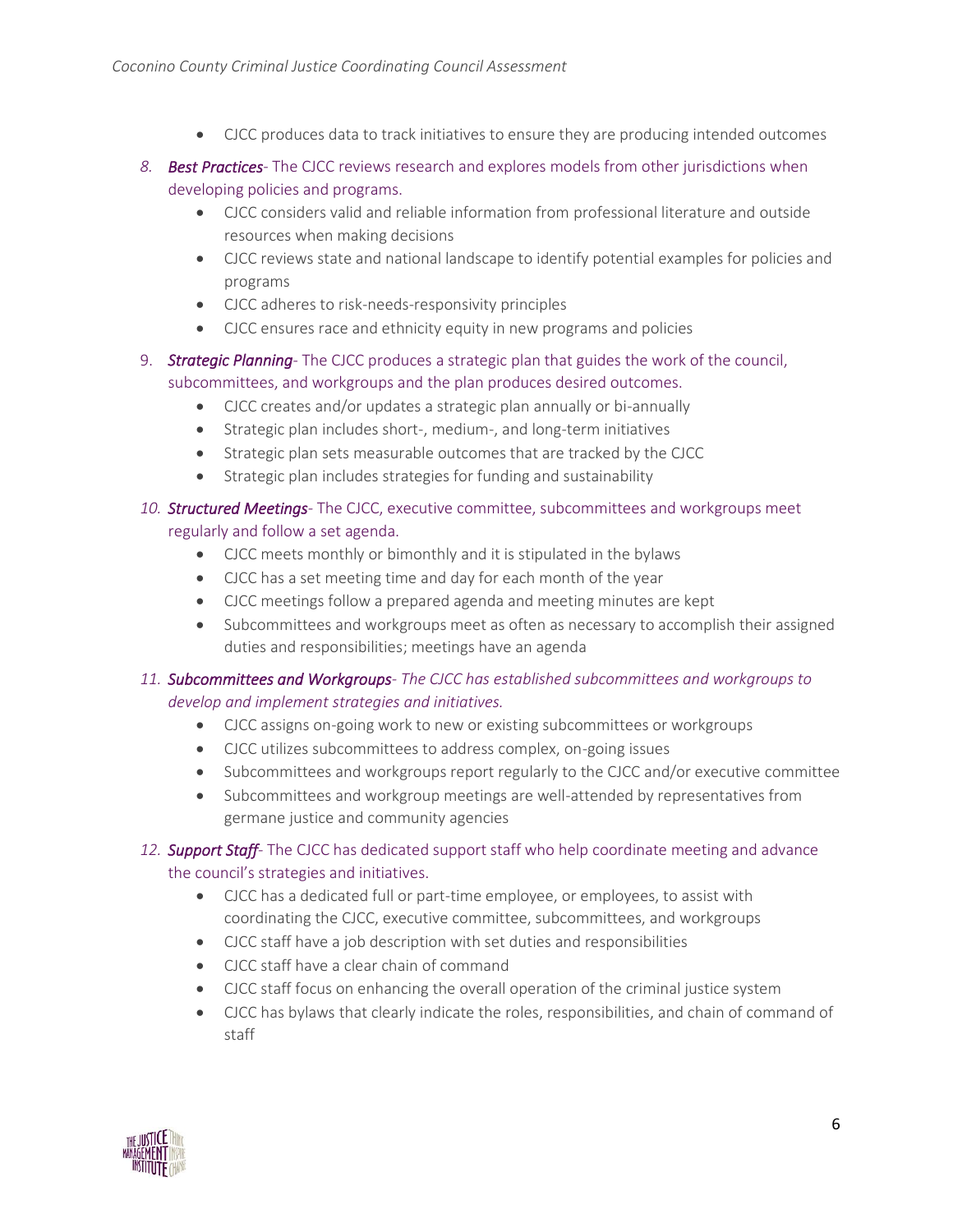### Ratings Scale

In assessing a CJCC, JMI uses the following scale to gauge the council's level of compliance with the twelve elements noted above:

- 1. Fully compliant- The CJCC fully comports with the element's criteria
- 2. Mostly compliant- The CJCC comports with most of the element's criteria; the council deviates from the criteria but elements of criterion are mainly present
- 3. Somewhat compliant- The CJCC comports with some of the element's criteria; the element criteria are slightly present
- 4. Not compliant- CJCC does not comport with the element's criteria

#### Assessment Process

JMI took several steps in conducting the assessment of the Coconino County CJCC. First, existing historical information about the CJCC was reviewed. This included prior meeting agendas, meeting minutes, meeting materials, and the CJCC strategic plan. Second, JMI conducted more than twenty interviews of CJCC members. Each virtual or telephone interview lasted approximately one hour and was conducted with the promise of anonymity. Finally, JMI prepared and disseminated an online survey that was given to CJCC members. All of this information was gathered to produce the assessment's findings and recommendations.

Regarding the online survey, JMI requested that 29 CJCC members participate and responses were received from 14 individuals (48% response rate). Of the respondents, 93% reported being a CJCC member for more than a year and 79% identified as an Executive Committee member (21% identified as a full CJCC member). 74% of the respondents also indicated that they attended four or more meetings over the past year.

## Assessment Findings

In this section, JMI will address each element as it pertains to the Coconino County CJCC. JMI assessed a rating for each element on key factors being present or not fully present based on information obtained from the interviews, online survey, and provided CJCC materials. Commentary is provided to support the rating assigned.

1) System Focused Criterion Rating: *Mostly Compliant*

| <b>Factors Present</b> | Diverse focus areas; appropriate mission statement and guiding principles;<br>mission and guiding principles included in bylaws |
|------------------------|---------------------------------------------------------------------------------------------------------------------------------|
|                        | Factors Not Fully Present   Crisis management; interagency collaboration                                                        |

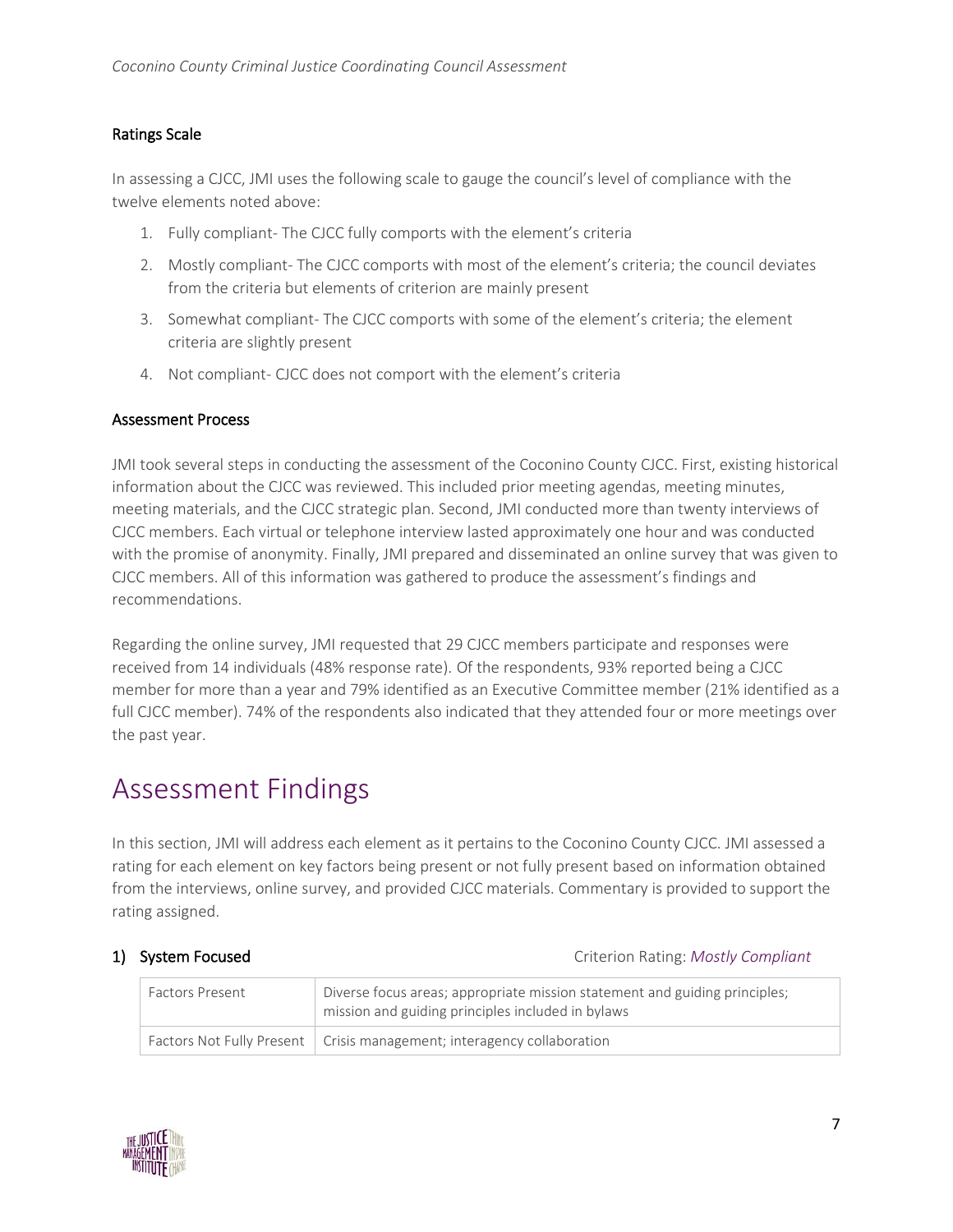| Survey Result | On a scale of 1 to 10, with 1 representing strongly disagree and 10 representing<br>strongly agree, members rated the CJCC an average score of 6 for being focused<br>on systemic issues in the justice system. The scores ranged from 1 to 10.                                                                                                                                                                                                                                                                                                                                                                                 |
|---------------|---------------------------------------------------------------------------------------------------------------------------------------------------------------------------------------------------------------------------------------------------------------------------------------------------------------------------------------------------------------------------------------------------------------------------------------------------------------------------------------------------------------------------------------------------------------------------------------------------------------------------------|
| Comments      | The CJCC has a history of addressing a variety of areas and appears to approach<br>things systemically. Although the CJCC meetings cover diverse topics, quite a few<br>members feel that the meetings lack continuity and, as a result, the council does<br>not have a clear direction or sense of purpose. This gives the impression to some<br>members that the CJCC is mostly about information sharing, rather than taking<br>action or producing outcomes. On rare occasions, the council addresses crises in<br>the criminal justice system and many members believe it could serve a greater<br>purpose in this regard. |
|               | Many of those interviewed also believed that the CJCC could be a forum for<br>improved collaboration between Coconino County and the City of Flagstaff<br>regarding the justice system. Both the county and city are facing similar issues<br>and could benefit from stronger partnerships that minimize inefficiencies and<br>maximize limited resources. Fortunately, most stakeholders share similar<br>concerns and desire similar outcomes.                                                                                                                                                                                |
|               | The CJCC's mission statement reflects the systemic nature of the council. In the<br>survey, 86% of the members agreed that the current mission statement<br>accurately depicts the purpose of the council. All respondents believed that the<br>CJCC's guiding principles reflected the values of the council correctly. Overall, the<br>CJCC appears to adhere to the mission statement and guiding principles.                                                                                                                                                                                                                |

2) Participation Criterion Rating: *Mostly Compliant*

| <b>Factors Present</b>    | Inclusive membership, participation by key justice officials; willingness of CJCC<br>partners to share resources; bylaws provide membership roster                                                                                                                                                                                                                                                                                                                               |
|---------------------------|----------------------------------------------------------------------------------------------------------------------------------------------------------------------------------------------------------------------------------------------------------------------------------------------------------------------------------------------------------------------------------------------------------------------------------------------------------------------------------|
| Factors Not Fully Present | Full participation by members; participation by Native community; manageable<br>membership roster                                                                                                                                                                                                                                                                                                                                                                                |
| <b>Survey Score</b>       | On a scale of 1 to 10, with 1 representing strongly disagree and 10 representing<br>strongly agree, members rated the CJCC an average score of 6 for having the<br>necessary stakeholders attend the meetings. The scores ranged from 1 to 10.                                                                                                                                                                                                                                   |
| Comments                  | The council membership includes justice system officials, county and city<br>leadership, strategic community partners, and the public. In total, the bylaws<br>identify a minimum of 34 individuals who may serve on the CJCC due to the<br>position they hold. The CJCC membership is potentially much larger because the<br>bylaws allow groups of individuals to serve as members, such as all municipal<br>court judges, all court administrators, all clerk of courts, etc. |
|                           | Although council meetings were never attended by all those designated as CJCC<br>members, the CJCC appears to have consistent participation by the core justice<br>system stakeholders. Use of delegates by these officials seems limited. Several<br>membership positions, as defined by the council's bylaws, are vacant and new<br>members (or representatives) need to be identified.                                                                                        |
|                           | In the interviews, some felt that the CJCC membership was too large and became<br>unmanageable in recent years. The survey reflected this finding as 36% of the<br>respondents indicated that the current council has too many members. Still, a<br>majority of the members (64%) believe the council has just the right number of<br>members as currently configured.                                                                                                           |

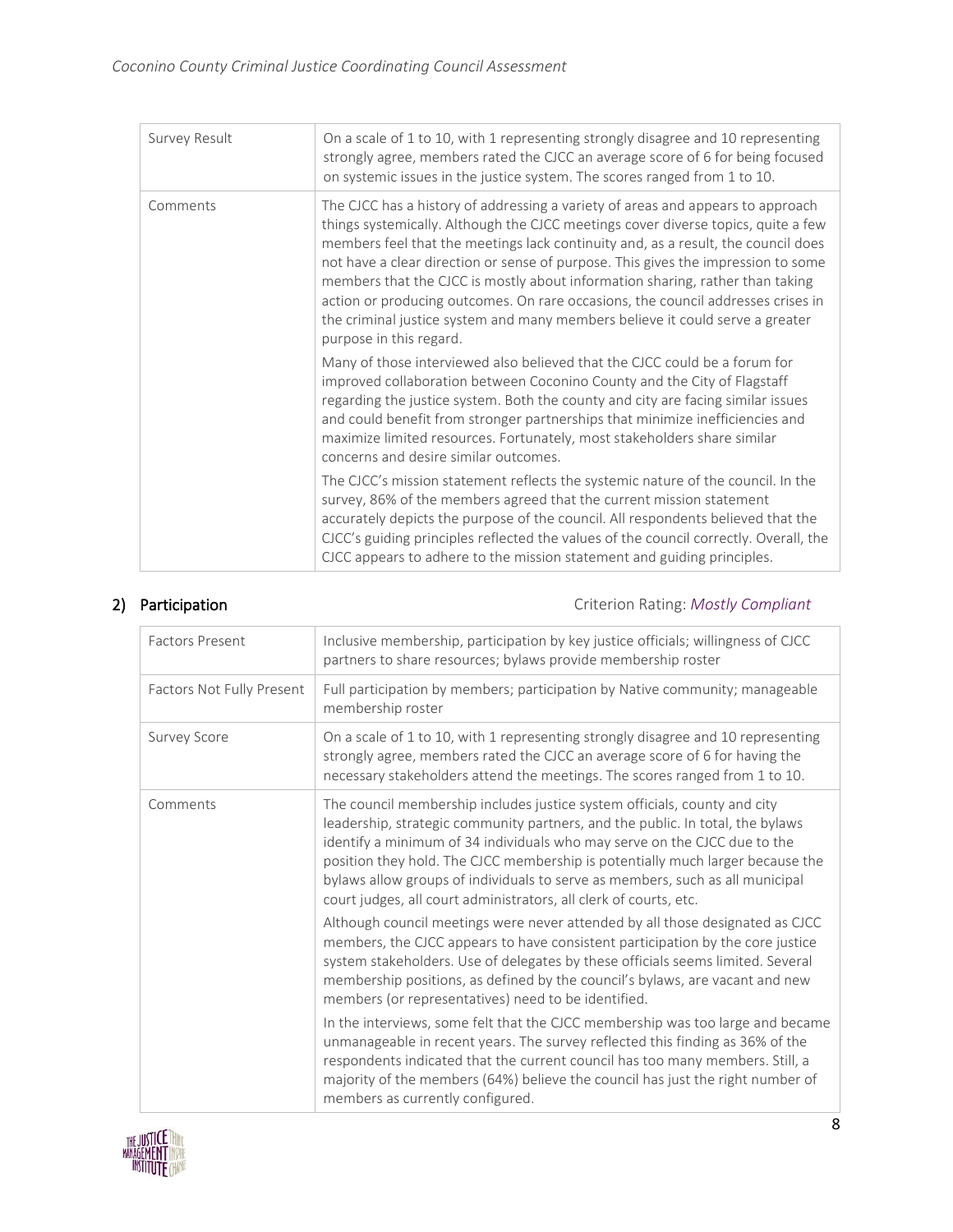### 3) Leadership Structure **Criterion Rating:** *Somewhat Compliant* **Criterion Rating:** *Somewhat Compliant*

| <b>Factors Present</b>    | Designated chairperson; leadership promotes best interests of justice system                                                                                                                                                                                                                                                                                               |
|---------------------------|----------------------------------------------------------------------------------------------------------------------------------------------------------------------------------------------------------------------------------------------------------------------------------------------------------------------------------------------------------------------------|
| Factors Not Fully Present | Designated vice chairperson and process in place for selection of vice<br>chairperson; leadership keeping CJCC and executive committee on track;<br>leadership structure and roles clearly defined in the bylaws                                                                                                                                                           |
| <b>Survey Score</b>       | On a scale of 1 to 10, with 1 representing strongly disagree and 10 representing<br>strongly agree, members rated the CJCC an average score of 4 for having an<br>effective leadership structure. The scores ranged from 2 to 7.                                                                                                                                           |
| Comments                  | The CJCC bylaws designate the Presiding Superior Court Judge as chairperson.<br>The vice chairperson, which is currently vacant, is to be selected from the<br>executive committee. The bylaws do not stipulate the process for selecting the<br>vice chairperson or length of time that an individual will serve in that capacity.                                        |
|                           | During the interviews, members supported the concept of a CJCC chairperson<br>and vice chairperson more so than establishing co-chairs. This was affirmed in<br>the survey when 93% of the respondents favored the chairperson and vice<br>chairperson model. A majority of the survey participants (57%) also indicated<br>support for rotating the leadership positions. |

4) Executive Committee **Committee** Criterion Rating: *Not Compliant* 

| <b>Factors Present</b>    | Bylaws clearly identify the membership and duties of the executive committee                                                                                                                                                                                                                                                                                                                                                                                                                                                                                                                                                                                                                                |
|---------------------------|-------------------------------------------------------------------------------------------------------------------------------------------------------------------------------------------------------------------------------------------------------------------------------------------------------------------------------------------------------------------------------------------------------------------------------------------------------------------------------------------------------------------------------------------------------------------------------------------------------------------------------------------------------------------------------------------------------------|
| Factors Not Fully Present | Identifies priorities for council; sets CJCC agenda; monitors progress on<br>subcommittees and workgroups; guidance to chairperson and vice chairperson                                                                                                                                                                                                                                                                                                                                                                                                                                                                                                                                                     |
| <b>Survey Score</b>       | On a scale of 1 to 10, with 1 representing strongly disagree and 10 representing<br>strongly agree, members rated the CJCC an average score of 5 for having a<br>successful executive committee that guides the direction of the council and its<br>activities. The scores ranged from 2 to 7.                                                                                                                                                                                                                                                                                                                                                                                                              |
| Comments                  | According to the bylaws, the executive committee is comprised of 20 individuals<br>from the courts, county, and city selected based on the position they hold. Over<br>the past couple of years, the executive committee has been attended by<br>members from the full CJCC and the distinction between the two has become<br>muddled.                                                                                                                                                                                                                                                                                                                                                                      |
|                           | During the interviews, a common position was that the executive committee<br>needed to be re-configured to a smaller group of key decision-makers and that<br>participation should be limited to designated members. Results of the survey<br>validated this sentiment as 64% of the respondents indicated that the executive<br>committee had too many members.                                                                                                                                                                                                                                                                                                                                            |
|                           | The bylaws outline five duties of the executive committee: 1) forming<br>subcommittees an workgroups to advance the CJCC goals and agenda; 2)<br>reviewing implementation plans, timetables, costs and reporting with<br>recommendations to the full CJCC; 3) reviewing requests for resources,<br>developing alternatives when appropriate, and making recommendations to the<br>full CJCC; 4) reviewing and making recommendations regarding other matters<br>delegated to it by the full CJCC; and 5) planning the agenda of the full<br>membership. In the survey, a majority of the respondents indicated that the<br>executive committee was not fulfilling these responsibilities except for forming |

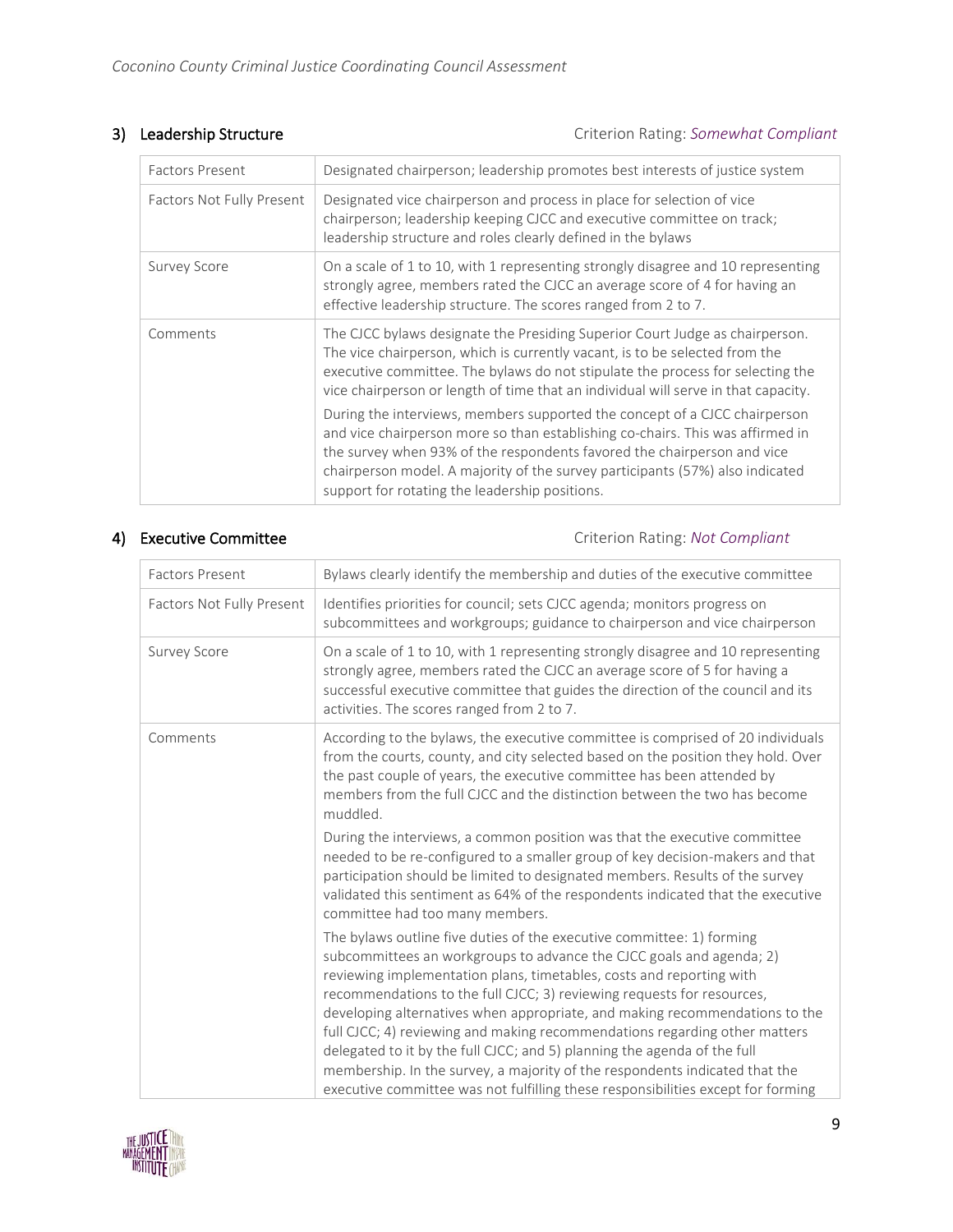| subcommittees and workgroup to advance the CJCC goals and agenda. (Note:                  |
|-------------------------------------------------------------------------------------------|
| $\pm$ this survey finding conflicted with information that the council currently does not |
| have active subcommittees and workgroups.)                                                |

5) Decision Making **Criterion Rating:** *Mostly Compliant* Criterion Rating: *Mostly Compliant* 

| <b>Factors Present</b>    | Matters discussed productively and professionally; consensus decision making;<br>voting for procedural matters (rare); decision making and voting procedures are<br>outlined in the bylaws                                                                                                                                                                                                                                                                                                                                                                           |
|---------------------------|----------------------------------------------------------------------------------------------------------------------------------------------------------------------------------------------------------------------------------------------------------------------------------------------------------------------------------------------------------------------------------------------------------------------------------------------------------------------------------------------------------------------------------------------------------------------|
| Factors Not Fully Present | Inclusion of underrepresented communities in decision making                                                                                                                                                                                                                                                                                                                                                                                                                                                                                                         |
| <b>Survey Score</b>       | On a scale of 1 to 10, with 1 representing strongly disagree and 10 representing<br>strongly agree, members rated the CJCC an average score of 6 for making<br>decisions by consensus. The scores ranged from 1 to 9.                                                                                                                                                                                                                                                                                                                                                |
| Comments                  | The CJCC bylaws specifically state the CJCC "operates as a consensus-driven<br>organization" and that "no vote or recommendation shall be binding on any<br>member."                                                                                                                                                                                                                                                                                                                                                                                                 |
|                           | Interviews with CJCC members indicated that the council historically functions<br>through consensus decision making and stakeholders generally have productive<br>working relationships. Some members conveyed that the CJCC was good at<br>discussing issues, but not necessarily making decisions on how to resolve the<br>issues. A few members also indicated that the CJCC is too focused on examining<br>the big issues while ignoring the day-to-day issues that undermine the<br>productivity of the system (and need compromise/leadership of the council). |
|                           | Many of those interviewed believed that the council is acutely aware of the racial<br>and ethnic disparities that exist in the criminal justice system, particularly the<br>Native community. In CJCC meeting discussions, concerns for these disparities<br>are frequently raised before the council makes decisions. However, the direct<br>participation of underrepresented communities is often lacking in the CJCC's<br>decision making process.                                                                                                               |

6) Shared Responsibility **Citeman Compliant** Criterion Rating: *Mostly Compliant* Criterion Rating: *Mostly Compliant* 

| <b>Factors Present</b>    | Council decision supported outside meetings; CJCC helps unify justice system and<br>members                                                                                                                                                                                                                                                                                                                                                                                                                                      |
|---------------------------|----------------------------------------------------------------------------------------------------------------------------------------------------------------------------------------------------------------------------------------------------------------------------------------------------------------------------------------------------------------------------------------------------------------------------------------------------------------------------------------------------------------------------------|
| Factors Not Fully Present | Important decisions made by officials and agencies shared with CJCC; CJCC<br>provides regularly updated information to the public                                                                                                                                                                                                                                                                                                                                                                                                |
| <b>Survey Score</b>       | On a scale of 1 to 10, with 1 representing strongly disagree and 10 representing<br>strongly agree, members rated the CJCC an average score of 6 for having a<br>shared responsibility in supporting the council and its decisions. The scores<br>ranged from 3 to 10.                                                                                                                                                                                                                                                           |
| Comments                  | The CJCC has dedicated members that are committed to working together.<br>Because the council has a history of collaboration and consensus decision<br>making, there is a strong culture of shared responsibility. In the interviews,<br>members believed that the council served an important purpose of bringing<br>together stakeholders to make the justice system better. Although differences<br>have emerged in the past, members appeared respectful of each other's role and<br>responsibilities in the justice system. |

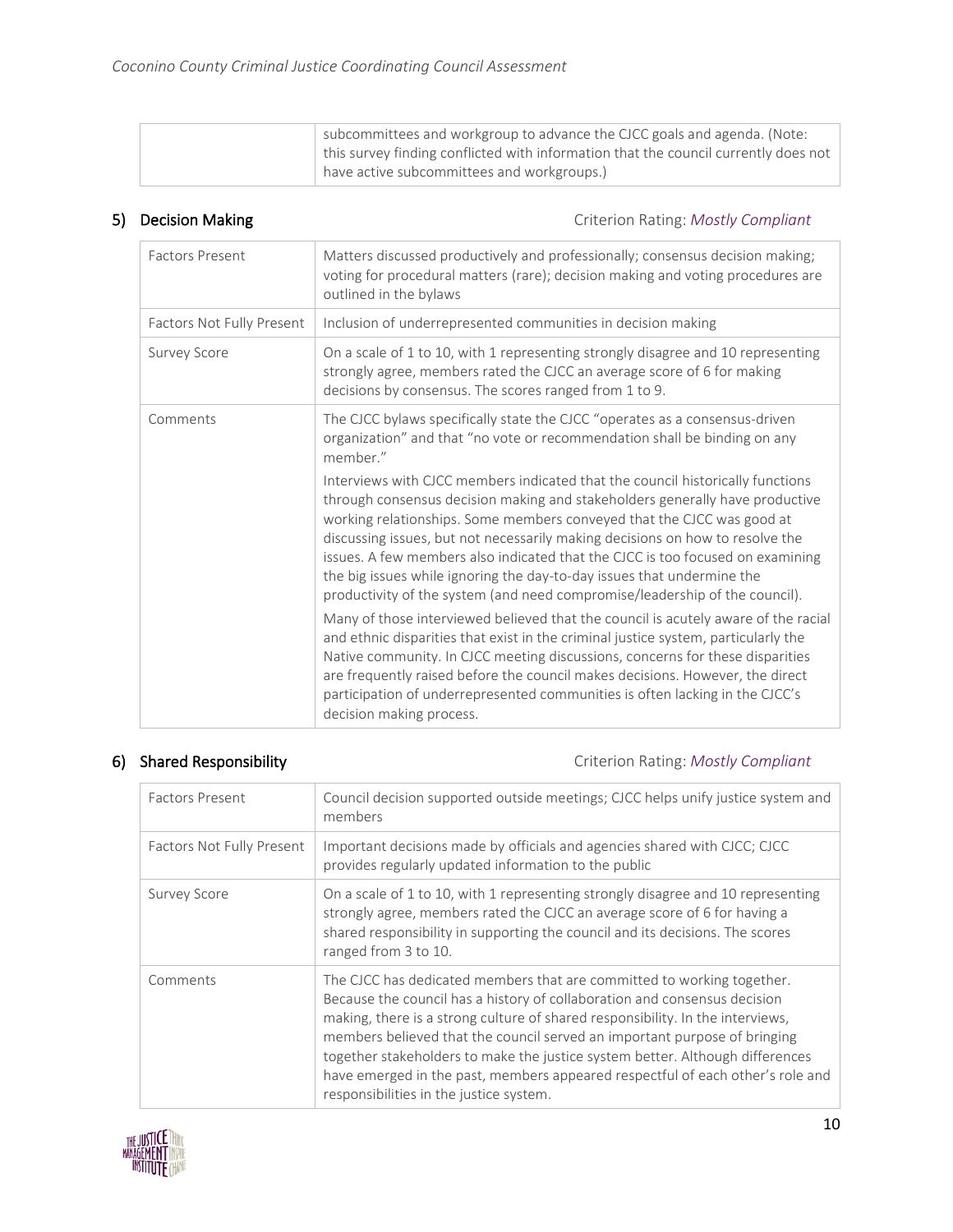| As previously mentioned, CJCC members desired to see greater collaboration<br>between the county and city. Individuals believed more could be accomplished if<br>the county and city linked resources better.                                                                                                                                                                                                                                          |
|--------------------------------------------------------------------------------------------------------------------------------------------------------------------------------------------------------------------------------------------------------------------------------------------------------------------------------------------------------------------------------------------------------------------------------------------------------|
| During the interviews, several members indicated that it would be beneficial for<br>agencies to share important internal decisions with the council in advance,<br>rather than after the fact. Internal decisions or changes made by an agency may<br>affect the operation of other agencies. Members would like the CJCC to serve as<br>a forum for sharing information on such changes so that their agencies can make<br>any necessary adjustments. |
| While the CJCC has a public-facing website, it appears to not have been recently<br>updated. Further, the bylaws include a member of the public to serve on the<br>CJCC, but that position remains vacant.                                                                                                                                                                                                                                             |

7) Data Driven **Canadian Criterion Rating:** *Somewhat Compliant* **Criterion Rating:** *Somewhat Compliant* 

| <b>Factors Present</b>    | Data regularly utilized; decisions driven by data                                                                                                                                                                                                                                                                                                                      |
|---------------------------|------------------------------------------------------------------------------------------------------------------------------------------------------------------------------------------------------------------------------------------------------------------------------------------------------------------------------------------------------------------------|
| Factors Not Fully Present | Data produced to monitor overall system; data produced to monitor outcomes<br>of council initiatives                                                                                                                                                                                                                                                                   |
| <b>Survey Score</b>       | On a scale of 1 to 10, with 1 representing strongly disagree and 10 representing<br>strongly agree, members rated the CJCC an average score of 5 for using data to<br>inform decision making. The scores ranged from 1 to 8.                                                                                                                                           |
| Comments                  | Historically, the CJCC has utilized data to direct their efforts and inform decision<br>making. The data has been produced by CJCC staff, CJCC members, community<br>partners, and the local university. Based on past meeting minutes, the data has<br>covered topics such as racial and ethnic disparities, pretrial assessment, repeat<br>offenders, and diversion. |
|                           | In the past, attempts were made by CJCC staff to produce system data, including<br>performance metrics, to monitor justice system activity and trends, but these<br>efforts were not sustained. The jail also provided population reports to the<br>council, important information for all coordinating councils, but the updates<br>have subsided.                    |

8) Best Practices **Criterion Rating:** *Mostly Compliant* Criterion Rating: *Mostly Compliant* 

| Factors Present           | Valid and reliable information resources utilized; other jurisdictions explored as<br>models; adherence to risk-needs-responsivity principles                                                                                                                                                                                                                                                                                                                                                                                                                                               |
|---------------------------|---------------------------------------------------------------------------------------------------------------------------------------------------------------------------------------------------------------------------------------------------------------------------------------------------------------------------------------------------------------------------------------------------------------------------------------------------------------------------------------------------------------------------------------------------------------------------------------------|
| Factors Not Fully Present | Ensure actions of CJCC to advance race and ethnicity equity                                                                                                                                                                                                                                                                                                                                                                                                                                                                                                                                 |
| <b>Survey Score</b>       | On a scale of 1 to 10, with 1 representing strongly disagree and 10 representing<br>strongly agree, members rated the CJCC an average score of 6 for actively<br>seeking to adopt best practices. The scores ranged from 1 to 10.                                                                                                                                                                                                                                                                                                                                                           |
| Comments                  | A strength of the CJCC is exploring and considering best practices for the criminal<br>justice system. The council appears receptive to receiving presentations from<br>county staff and outside agencies to bring forward new information and ideas.<br>Interviewed council members also favored engaging in partnerships with<br>Northern Arizona University, and value the contributions the university provides.<br>Many of the individuals interviewed spoke highly of the site visit to Florida to<br>explore arrest/jail alternatives and found that event extremely beneficial. The |

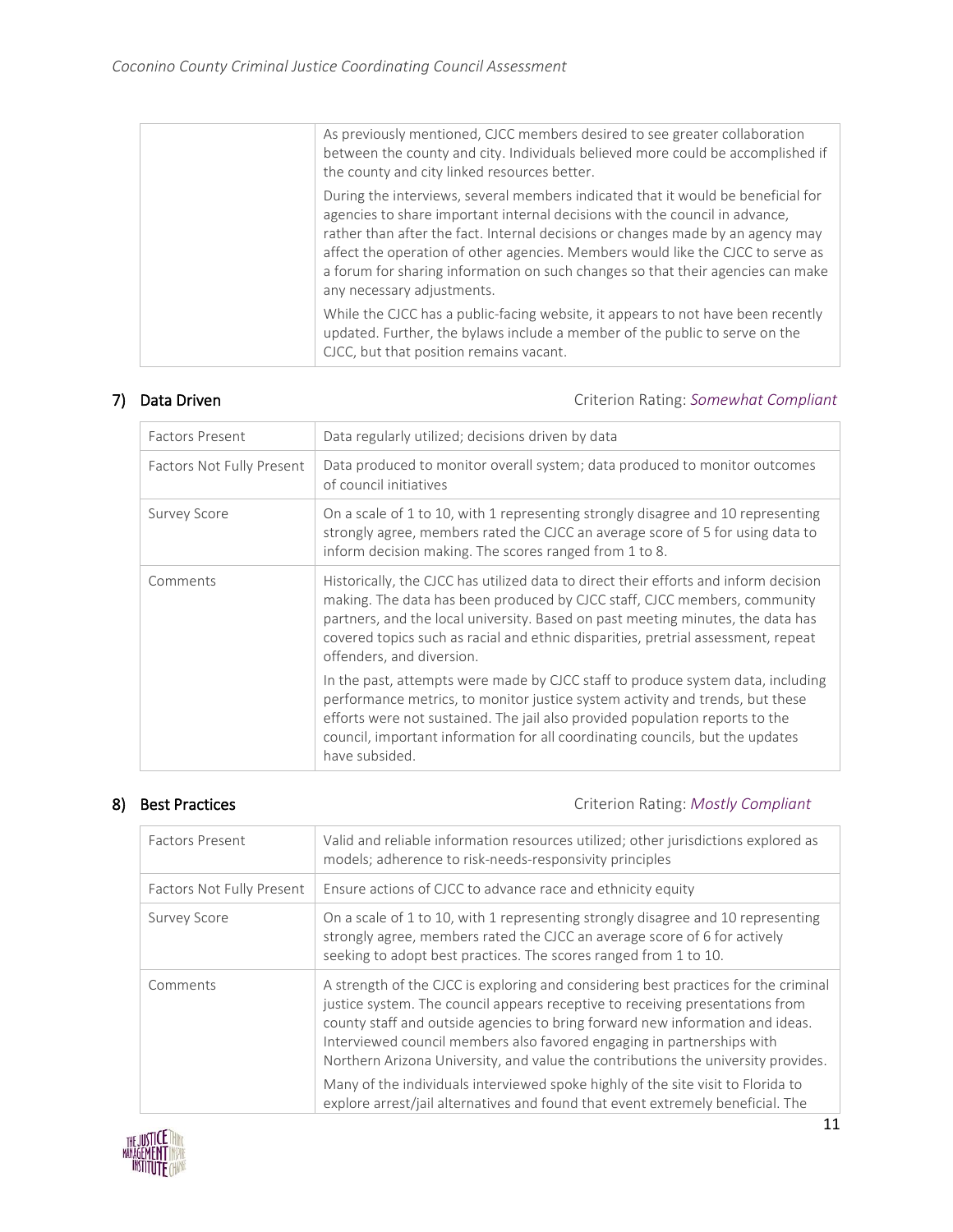| council members would like more site visits in the future to see firsthand how<br>other jurisdictions operate.                                                                                                                                                                                                                                                |
|---------------------------------------------------------------------------------------------------------------------------------------------------------------------------------------------------------------------------------------------------------------------------------------------------------------------------------------------------------------|
| The CJCC's strategic plan also strongly advocates for the implementation of best<br>practices and outlines several action steps to move the council toward research-<br>based solutions. In general, the council has demonstrated a strong preference to<br>divert individuals from the justice system in favor of alternative solutions when<br>appropriate. |
| According to some CJCC members, the CJCC spends too much time receiving<br>information about best practices and not enough time taking action. These<br>members would prefer some of the discussions be moved to subcommittees or<br>working groups where they can be researched and developed.                                                               |

9) Strategic Planning **Cames and Compliant** Criterion Rating: *Somewhat Compliant* 

| <b>Factors Present</b>    | Strategic plan exists; plan includes short-, medium-, and long-term initiatives                                                                                                                                                                                                                                                                                                                                                                                                                                                                                                                                                                                                                                                                                      |
|---------------------------|----------------------------------------------------------------------------------------------------------------------------------------------------------------------------------------------------------------------------------------------------------------------------------------------------------------------------------------------------------------------------------------------------------------------------------------------------------------------------------------------------------------------------------------------------------------------------------------------------------------------------------------------------------------------------------------------------------------------------------------------------------------------|
| Factors Not Fully Present | Strategic plan is regularly updated; plan outcomes are tracked by CJCC; funding<br>and sustainability addressed by plan                                                                                                                                                                                                                                                                                                                                                                                                                                                                                                                                                                                                                                              |
| <b>Survey Score</b>       | On a scale of 1 to 10, with 1 representing strongly disagree and 10 representing<br>strongly agree, members rated the CJCC an average score of 5 for using a<br>strategic plan to guide its activities. The scores ranged from 1 to 8.                                                                                                                                                                                                                                                                                                                                                                                                                                                                                                                               |
| Comments                  | The CJCC produced a 2019-2021 Strategic Plan during a retreat. The plan<br>contained four goals in the areas of 1) behavioral health, 2) equity, 3) strategic<br>investment, and 4) data. Each area had action steps associated with it, but these<br>action items did not assign responsibilities to individuals or agencies and specific<br>timelines were not established.                                                                                                                                                                                                                                                                                                                                                                                        |
|                           | A review of the CJCC agenda and minutes, plus conversations with CJCC<br>members, revealed that the CJCC did not closely adhere to the proposed<br>initiatives outlined in the plan. Of the four initiatives, the behavioral health goal<br>appeared to generate the most traction. During the interviews, criticisms were<br>made that the strategic planning process did not include the necessary<br>stakeholders. Others expressed dismay that the plan was never fully embraced<br>by the council and made a priority. Several individuals were displeased that the<br>equity goal, in particular, did not materialize and felt it reflected poorly on the<br>CJCC. The lack of progress on the strategic plan is undoubtedly due, in part, to<br>the pandemic. |
|                           | Since it was created, the strategic plan has not been updated or revised by the<br>council.                                                                                                                                                                                                                                                                                                                                                                                                                                                                                                                                                                                                                                                                          |

10) Structured Meetings **Criterion Rating:** *Mostly Compliant* Criterion Rating: *Mostly Compliant* 

| <b>Factors Present</b>    | CJCC meets regularly; CJCC has set meeting day and time; meetings follow an<br>agenda                                                                                                                                        |
|---------------------------|------------------------------------------------------------------------------------------------------------------------------------------------------------------------------------------------------------------------------|
| Factors Not Fully Present | Subcommittees and workgroups meet regularly; meeting frequency identified in<br>the bylaws                                                                                                                                   |
| <b>Survey Score</b>       | On a scale of 1 to 10, with 1 representing strongly disagree and 10 representing<br>strongly agree, members rated the CJCC an average score of 9 for having<br>regularly scheduled meetings. The scores ranged from 6 to 10. |

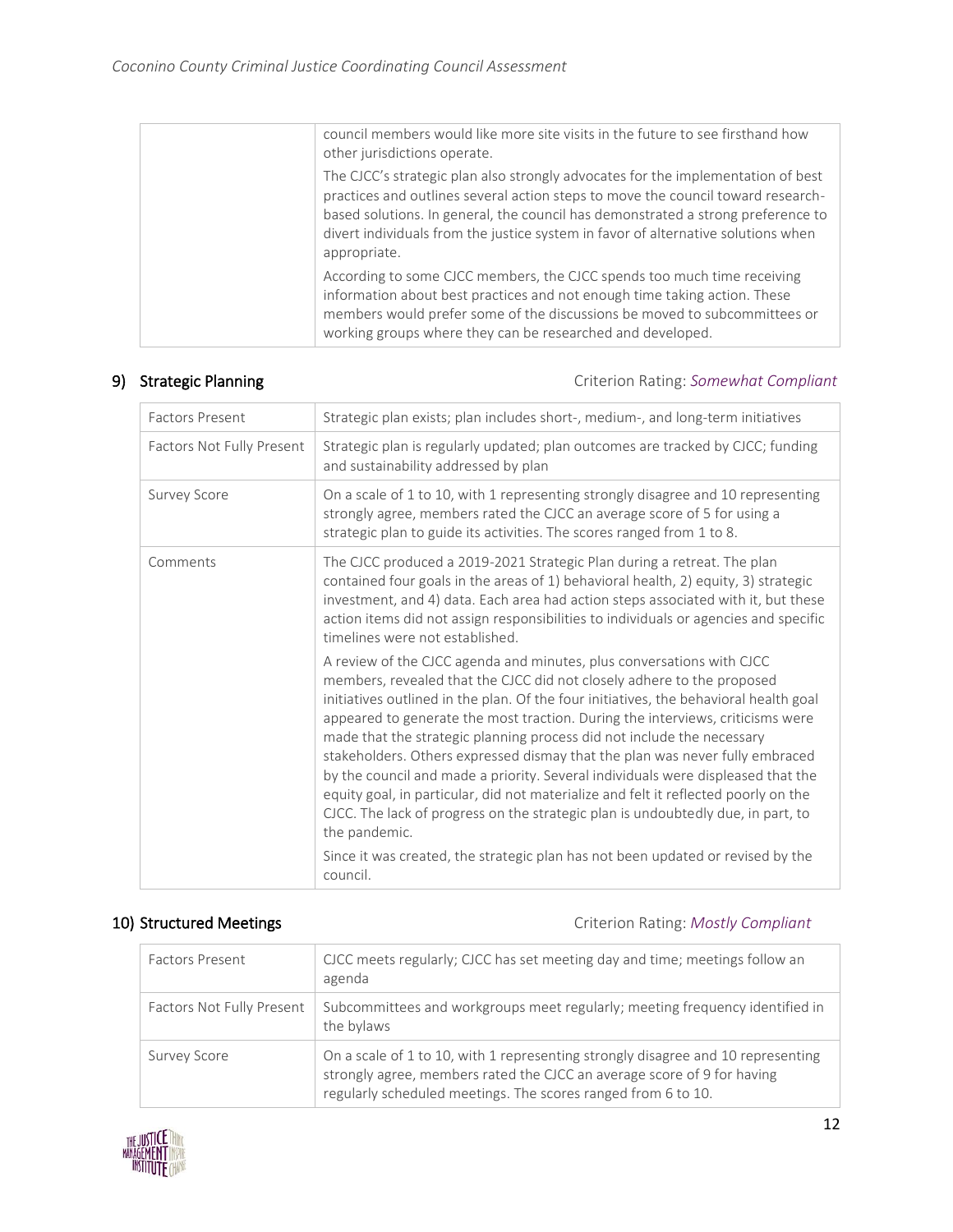| Comments | Over the past two years, the CJCC executive committee has met monthly on a<br>fairly consistent basis although there were some gap periods. Gaps were more<br>common after the pandemic started. The full CJCC apparently did not meet<br>during this timeframe, in part, because the full CJCC has slowly combined with<br>the executive committee over time.                                                                                                                                                |
|----------|---------------------------------------------------------------------------------------------------------------------------------------------------------------------------------------------------------------------------------------------------------------------------------------------------------------------------------------------------------------------------------------------------------------------------------------------------------------------------------------------------------------|
|          | The current bylaws do not state the exact frequency for holding full CJCC<br>meetings and simply stipulate the "full CJCC membership shall meet no less than<br>two times per calendar year." The bylaws also indicate that the executive<br>committee should meet on "regular intervals" rather than set months. This<br>vague arrangement appears to contribute to the unintentional merging of the<br>full CJCC and executive committee.                                                                   |
|          | In the survey, 57% of the respondents indicated that the CJCC should meet<br>monthly and the remainder supported bi-monthly meetings. A vast majority of<br>the survey respondents (82%) also believed that the executive committee should<br>meet monthly. A common sentiment expressed during the interviews was that<br>the CJCC, whether the full council or executive committee, should meet monthly<br>to get things accomplished and maintain open communication between<br>stakeholders and agencies. |
|          | CJCC meetings always have an agenda and meeting minutes are produced. These<br>items are distributed to the CJCC members in advance of the meeting via email<br>and they are also posted to the county's website. Other meeting materials, such<br>as PowerPoints and reports, are generally provided in advance to members.                                                                                                                                                                                  |
|          | In the survey, 79% of the participants favored the current scheduled time for the<br>full CJCC or executive committee meetings (the second Wednesday of the month<br>at 3:00 P.M.).                                                                                                                                                                                                                                                                                                                           |

### 11) Subcommittees and Workgroups Criterion Rating: *Not Compliant*

| <b>Factors Present</b>    | None at this time                                                                                                                                                                                                                                                                                                                                                                                                                                                                                            |
|---------------------------|--------------------------------------------------------------------------------------------------------------------------------------------------------------------------------------------------------------------------------------------------------------------------------------------------------------------------------------------------------------------------------------------------------------------------------------------------------------------------------------------------------------|
| Factors Not Fully Present | CJCC assigns work to subcommittees or workgroups; subcommittees and<br>workgroups report regularly to CJCC; subcommittees and workgroup meetings<br>are well attended by members                                                                                                                                                                                                                                                                                                                             |
| <b>Survey Score</b>       | On a scale of 1 to 10, with 1 representing strongly disagree and 10 representing<br>strongly agree, members rated the CJCC an average score of 5 for utilizing<br>subcommittees and workgroup effectively. The scores ranged from 2 to 9.                                                                                                                                                                                                                                                                    |
| Comments                  | An earlier version of the CJCC bylaws (2013) defined several standing<br>subcommittees of the CJCC. These standing subcommittees included juvenile<br>justice, behavioral health, and information technology. Most of these<br>subcommittees apparently were not functioning and were abandoned over time.<br>In the most recent version of the bylaws, specific subcommittees were<br>eliminated in favor of ad hoc subcommittees, task forces, and other groups<br>established by the executive committee. |
|                           | According to meeting minutes, a mental health subcommittee exists but several<br>members indicated that it no longer convenes. A group of CJCC members also<br>traveled to Florida to observe behavioral health diversion programs.<br>Unfortunately, the work of this group was apparently sidetracked by the<br>pandemic. Overall, the use of subcommittees or working groups by the CJCC has<br>not materialized significantly over the past two years.                                                   |

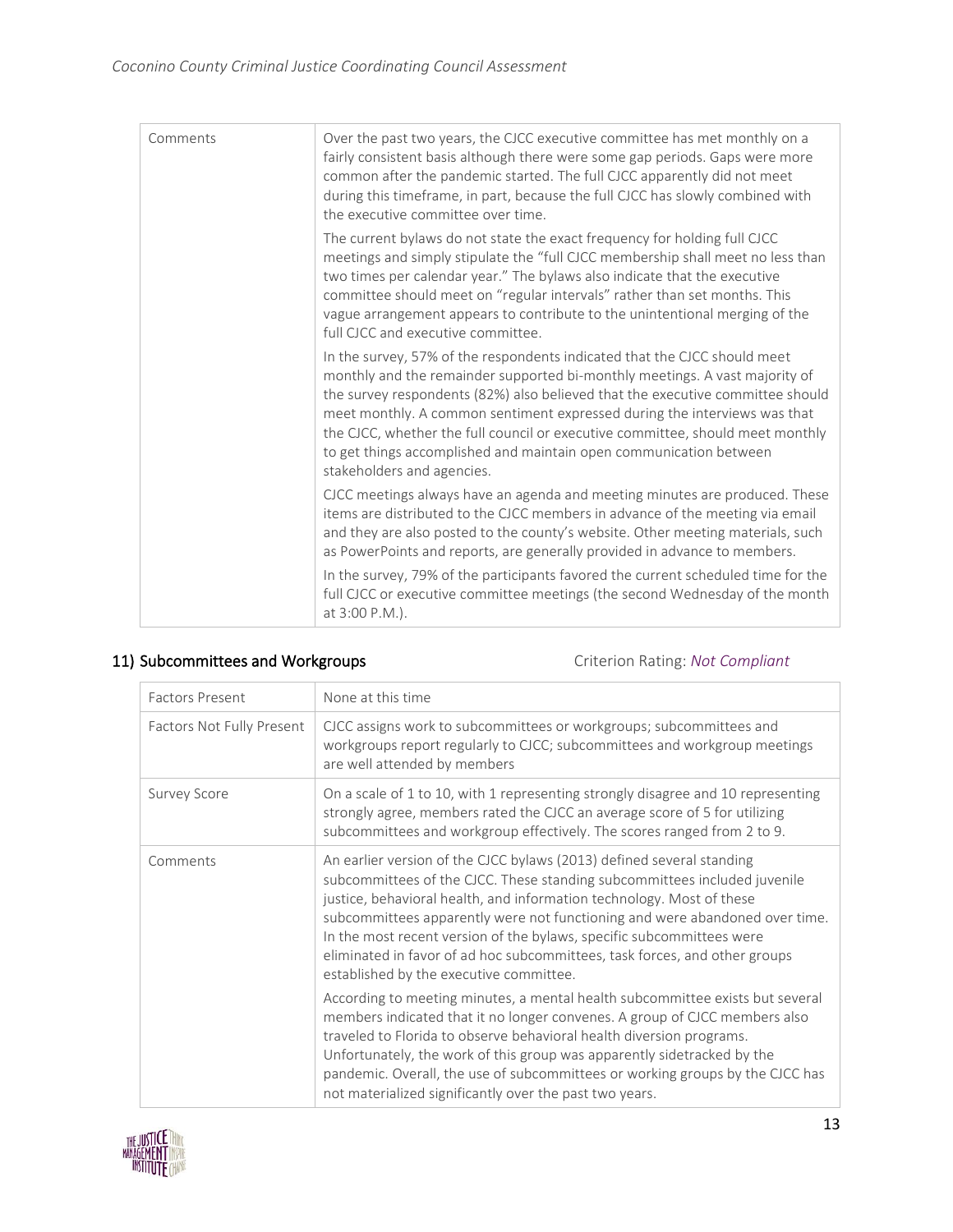| Several members expressed an interest in the CJCC utilizing subcommittees and<br>workgroups more effectively during the interviews. These members believed<br>that most of the work of the CJCC should take place in subcommittees and<br>workgroups to advance the priorities of the council.                                                                                  |
|---------------------------------------------------------------------------------------------------------------------------------------------------------------------------------------------------------------------------------------------------------------------------------------------------------------------------------------------------------------------------------|
| The City of Flagstaff has formed an Alternative Response Workgroup that is<br>seeking to address the repeat offender/frequent utilizer population and is<br>developing a comprehensive approach to the target population. Ideally, a<br>workgroup such as this would be directly linked to the CJCC to maximize<br>collaboration and to potentially expand services countywide. |

12) Support Staff Criterion Rating: TBD

| Factors Not Fully Present<br>CJCC has dedicated staff; staff have job descriptions that define responsibilities;<br>staff have clear chain of command; bylaws clearly define the roles,<br>responsibilities, and chain of command for staff<br>No survey question<br><b>Survey Score</b>                                                                                                                                                                                                                                                                                                                                                                                                                                                                                                                                                                                                                                                                                                                                                                                                                                                                                                                                                                                                                                                                                                                                                                                                                                                                                                                                                                                                                                                                                                                                                                                                                                                                                                      |  |
|-----------------------------------------------------------------------------------------------------------------------------------------------------------------------------------------------------------------------------------------------------------------------------------------------------------------------------------------------------------------------------------------------------------------------------------------------------------------------------------------------------------------------------------------------------------------------------------------------------------------------------------------------------------------------------------------------------------------------------------------------------------------------------------------------------------------------------------------------------------------------------------------------------------------------------------------------------------------------------------------------------------------------------------------------------------------------------------------------------------------------------------------------------------------------------------------------------------------------------------------------------------------------------------------------------------------------------------------------------------------------------------------------------------------------------------------------------------------------------------------------------------------------------------------------------------------------------------------------------------------------------------------------------------------------------------------------------------------------------------------------------------------------------------------------------------------------------------------------------------------------------------------------------------------------------------------------------------------------------------------------|--|
|                                                                                                                                                                                                                                                                                                                                                                                                                                                                                                                                                                                                                                                                                                                                                                                                                                                                                                                                                                                                                                                                                                                                                                                                                                                                                                                                                                                                                                                                                                                                                                                                                                                                                                                                                                                                                                                                                                                                                                                               |  |
|                                                                                                                                                                                                                                                                                                                                                                                                                                                                                                                                                                                                                                                                                                                                                                                                                                                                                                                                                                                                                                                                                                                                                                                                                                                                                                                                                                                                                                                                                                                                                                                                                                                                                                                                                                                                                                                                                                                                                                                               |  |
| Historically, a dedicated staff person funded by the county has supported the<br>Comments<br>CJCC. Two people have held this position and performed the job quite differently<br>according to those interviewed. Some members indicated that the position<br>should be more clerical in nature while others preferred that the position serve<br>as a coordinator for the criminal justice system and the council. In the survey,<br>the respondents overwhelming supported that the staff position should perform<br>the duties as outlined in the bylaws. These duties include working with the chair<br>to prepare the agenda, scheduling meetings, maintaining CJCC records,<br>supporting implementation of CJCC initiatives, conducting and managing<br>research, and other duties assigned by the executive committee.<br>During the interviews, it was frequently stated that the CJCC staff position should<br>be responsible for strengthening the operation of the criminal justice system. In<br>this regard, some believed that the positions should be neutral to avoid<br>advancing any political agendas. Many believed that the staff position should be<br>shared by the county and city to help ensure neutrality, but also to reinforce the<br>county and city's partnership in the CJCC. 93% of the respondents in the survey<br>indicated that the CJCC staff position should be funded by both governmental<br>entities.<br>Also, during the interviews, many indicated that the prior CJCC staff did not have<br>a clear reporting structure and this, at times, placed the position in conflict. It<br>was commonly acknowledged that the county funded the position and, as a<br>result, the county should have the final say in the activities of the position.<br>As part of its engagement with the county, JMI has been asked to create a new<br>job description for the CJCC staff position. This endeavor will be completed in the<br>second quarter of 2021. |  |

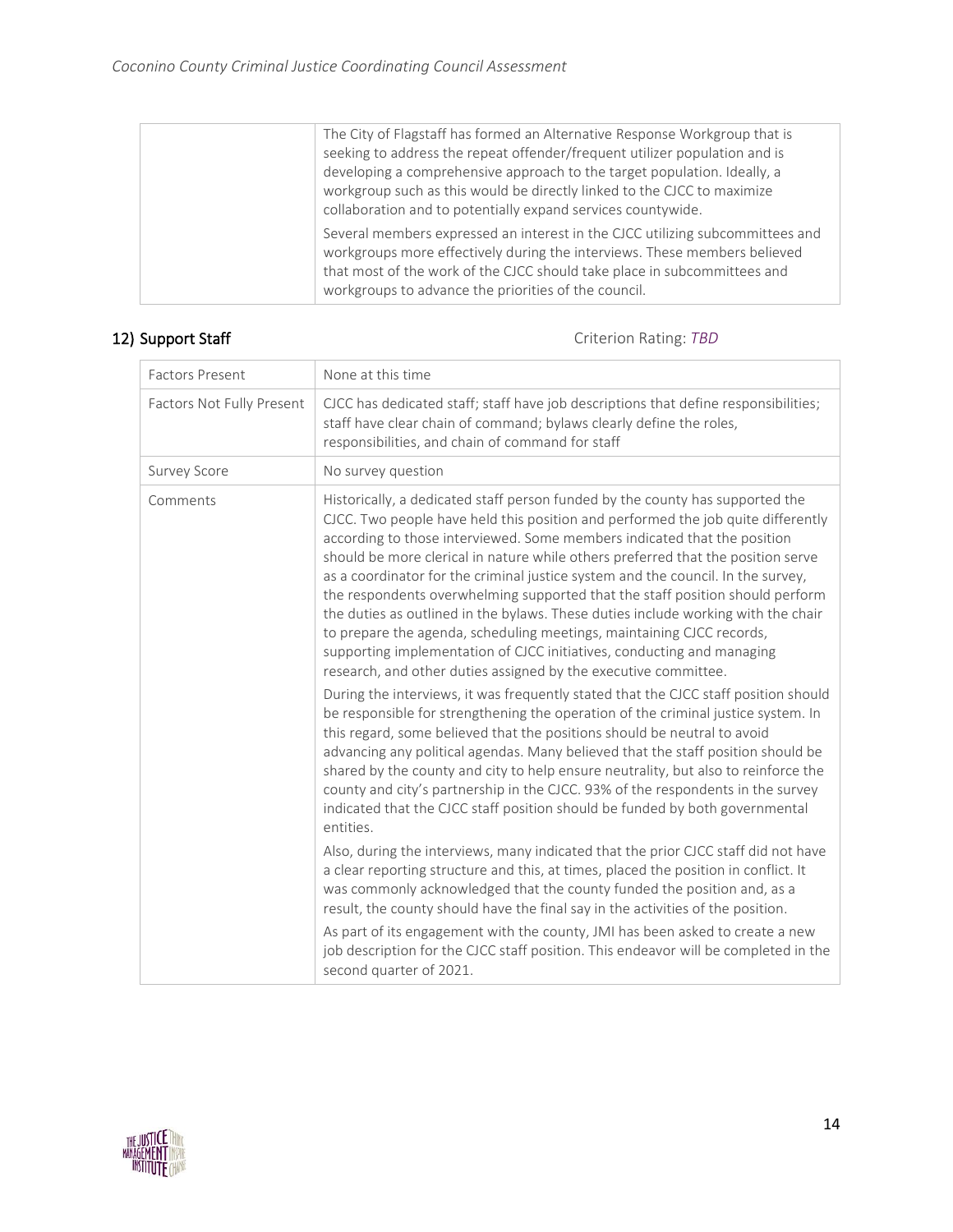## Summary and Recommendations

Although there is not a "one size fits all" model for criminal justice coordinating councils, there are predominant elements that research indicates will improve the likelihood of a council's success. The CJCC assessment framework developed by JMI touches on twelve elements deemed essential to wellfunctioning councils. Applying this framework to the Coconino County CJCC, JMI found that the council was mostly compliant on six of the elements: system focused, participation, decision making, shared responsibility, best practices, and structured meetings. The assessment also revealed that the CJCC was somewhat compliant on three elements (leadership structure, data driven, and strategic planning) and not compliant on two others (executive committee and subcommittee and workgroups). A rating for staff support was omitted from the assessment since the CJCC currently does not have staff and JMI is assisting with this role in the interim. Overall, the findings from the assessment suggests that Coconino County CJCC has many positive attributes to build upon and that the shortcomings can be easily addressed. This is especially true given that the county and city appear to have progressive leadership and a willingness to do things better.

Based on the results of the assessment, JMI recommends the following for the Coconino County CJCC:

#### 1. Focus on producing outcomes

A CJCC consists of high-level decision makers from the criminal justice system and local government. Bringing together these individuals is a tremendous resource and the CJCC meetings should maximize the power of the group.

The CJCC should be a forum for information sharing, discussion, and deciding courses of action. Striking a balance can be difficult and it is not uncommon for council meetings to resort to reporting out sessions or discussions that get forgotten after the meeting ends.

To avoid these trappings, JMI recommends that the CJCC intentionally focus on producing outcomes by creating purposeful meeting agendas, pursuing a realistic strategic plan, utilizing effective subcommittees and workgroups, and employing a well-qualified CJCC coordinator. According to the accounts of many interviewed by JMI, the CJCC historically has operated in this capacity and it seems that the council simply needs recalibrating to regain its traction.

### 2. Reduce the full CJCC membership to a manageable size

The membership of CJCCs vary across the country as does the size of the councils. JMI's national survey on CJJCs found that larger councils tend to be perceived as less productive by CJCC members. Councils with 16-25 members were rated more favorably, regardless of the population size of the jurisdiction.

The Coconino County CJCC bylaws identifies a minimum of 34 members and the membership is technically larger because the list includes broad membership categories such as "judges of all municipal courts in Coconino County," "police chiefs of all police departments in Coconino County," and etc. Many of the listed members do not actively participate in the CJCC and some are likely unaware that they are an eligible member of the council.

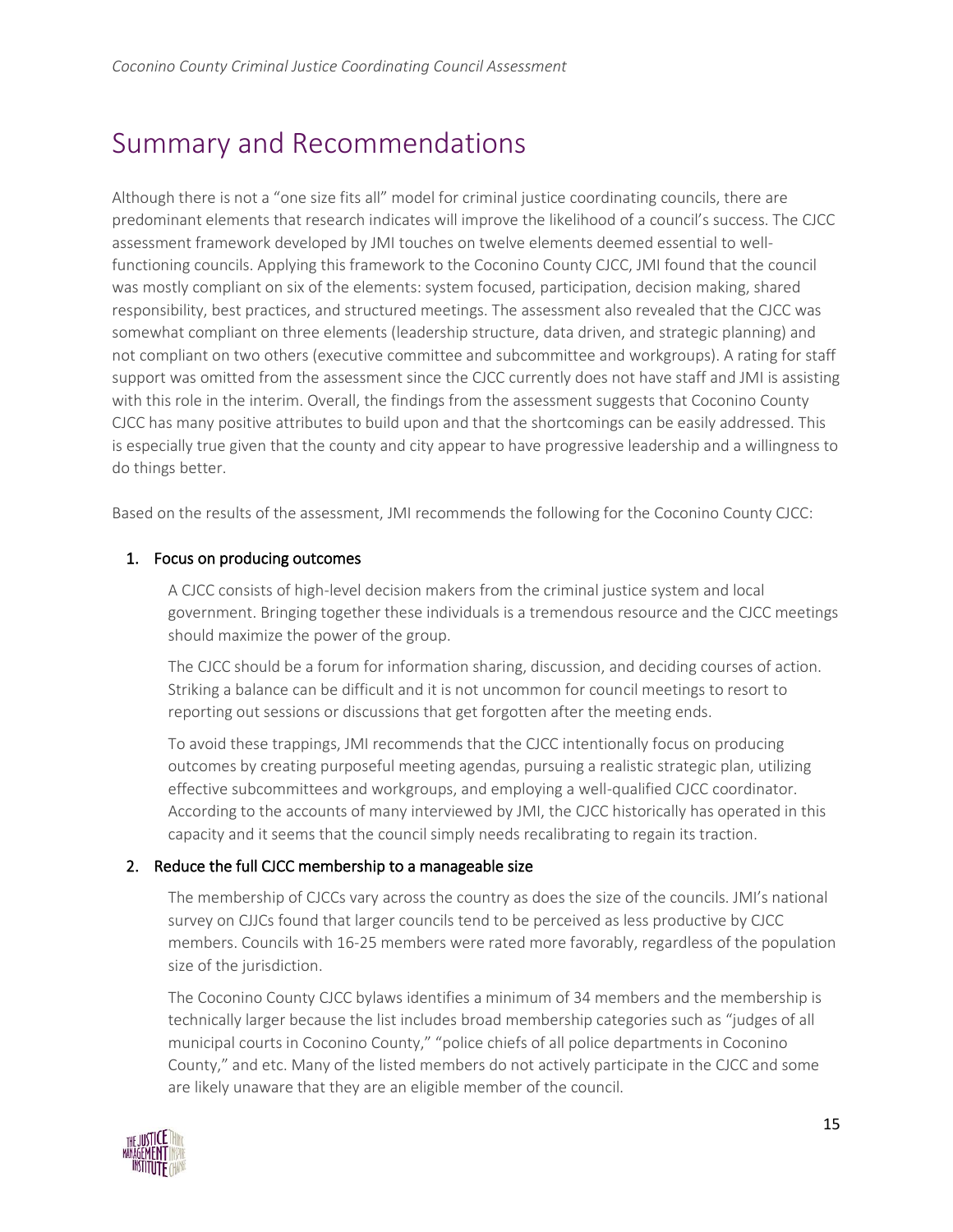JMI recommends that the CJCC membership be reduced to 25 members or less and that representatives be utilized. For example, instead of including all judges from municipal courts, the CJCC should select one municipal court judge to represent the municipal courts. All representative positions on the CJCC should be selected by the executive committee and the representatives should rotate every two years. By intentionally selecting individuals to serve as representatives, the CJCC is more likely to get desired participation from the representative members (or else they will get replaced).

Some of the members listed may not be required for all CJCC meetings, such as the chief information officer of the superintendent of schools. It may be more productive to utilize these experts, when needed, on specific subcommittees or working groups. Indeed, invitations to participate on subcommittee and working groups is an excellent way to expand the inclusion of others into CJCC efforts. For example, a municipal court judge not selected as a representative for the CJCC may contribute by serving on a working group.

#### 3. Re-configure the executive committee

Similar to the full CJCC, the executive committee is too large with 20 designated members. Based on the national survey, most CJCC executive committees have 5 to 9 members. JMI prefers an executive committee comprised of key decision-makers. For Coconino County, JMI recommends an executive committee consisting of:

- The Presiding Superior Court Judge
- The Presiding Municipal Court Judge
- The Presiding Justice Court Judge
- The Sheriff
- The County Attorney
- The Public Defender
- The City Attorney
- The City of Flagstaff Police Chief
- A representative of tribal governments
- The County Manager or representative
- The City of Flagstaff Manager or representative

The duties of the executive committee should remain the same as outlined in the current bylaws with an increased emphasis on directing the activities of the CJCC.

#### 4. Alternate meetings of the full CJCC and the executive committee

The national survey found that 74% of CJCCs met monthly or bi-monthly. Councils that met more frequently reported more favorable perceptions of improved communication and cooperation by members. Members were also more likely to state that the CJCC accomplished important work during the past year when the CJCC met regularly.

JMI recommends that the full CJCC and the executive committee meet on alternating months. This rotation allows the executive committee time to perform its duties of coordinating the council's activities between full CJCC meetings. Similarly, it allows more time for other CJCC

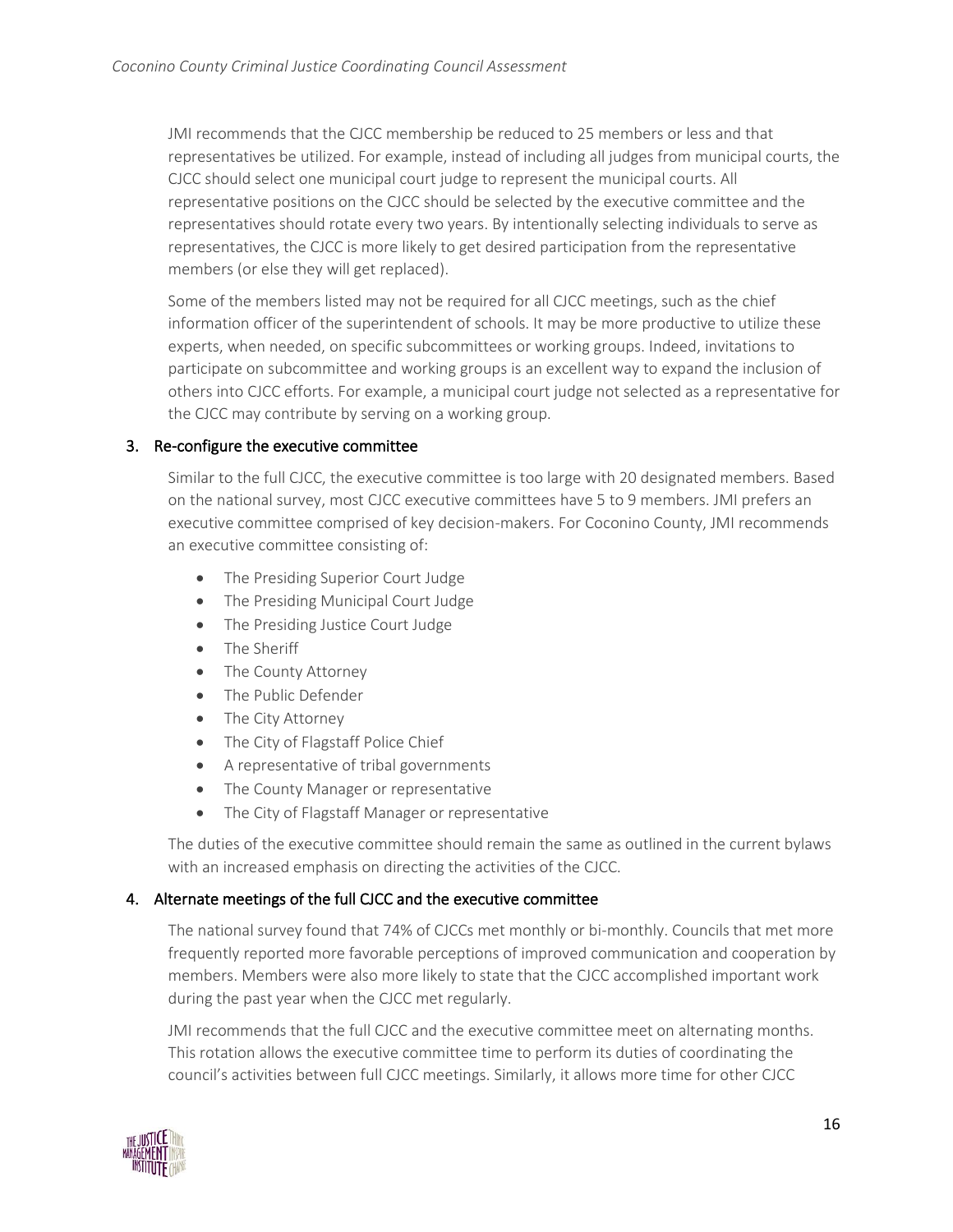subcommittees and workgroups to also meet between full CJCC meetings to work on their initiatives.

#### 5. Utilize subcommittees and workgroups more effectively

More than 80% of CJCCs nationally utilize subcommittees and workgroups to advance the work of the council and more than 30% of the CJCCs in the survey had five or more active subcommittees. Subcommittees typically address complex on-going issues in the criminal justice system, while workgroups focus on quickly examining and resolving specific issues or tasks.

JMI recommends that the CJCC utilize subcommittees and workgroups more effectively for problem-solving, strategy development, and implementation efforts. The executive committee, with consultation of the full CJCC, should establish subcommittees to address the priorities areas of the CJCC. These subcommittees, and priority areas, should ideally align with the CJCC's strategic plan. Subcommittees for Coconino County may include juvenile justice, information technology/system data, and behavioral health.

Workgroups should be created when specific issues arise that require additional time beyond what is available during the full CJCC or executive committee meetings.

The CJCC and the executive committee should serve as an umbrella for the subcommittees and workgroups. The general process should be that the subcommittees or workgroups develop solutions to issues, bring the proposed solutions to the council for approval and support, and then the subcommittees or workgroups facilitate implementation of approved solutions. The CJCC and executive committee should closely monitor the progress of the subcommittees and workgroups and provide guidance and direction to each.

#### 6. Form a standing subcommittee specifically for the Native community

JMI strongly recommends that the CJCC establish a standing subcommittee for the Native community. The subcommittee should be responsible for improving relations between the Native community and the criminal justice system and addressing issues that affect Native individuals involved in the criminal justice system. This subcommittee should have its own mission statement, bylaws, and strategic plan, and at least 50% of its membership should be representatives from the Native community.

#### 7. Establish a formal process for selecting a vice chairperson

The CJCC currently does not have a vice chairperson. This position is important to the council as it assumes the duties of the chairperson if the chairperson is unavailable. The current bylaws state that the vice chairperson shall be selected from the executive committee, but a process for selecting the vice chairperson is not defined.

JMI recommends that the executive committee identify a vice chairperson and that the selection process be formalized in the bylaws. From our work with CJCCs across the country, we have seen favorable outcomes when councils pair a justice system official with a county official. A county official is often considered a more neutral party on a CJCC compared to other justice system members. In addition, a county official offers a connection to the budgetary process and county resources that may be beneficial to the work of the council.

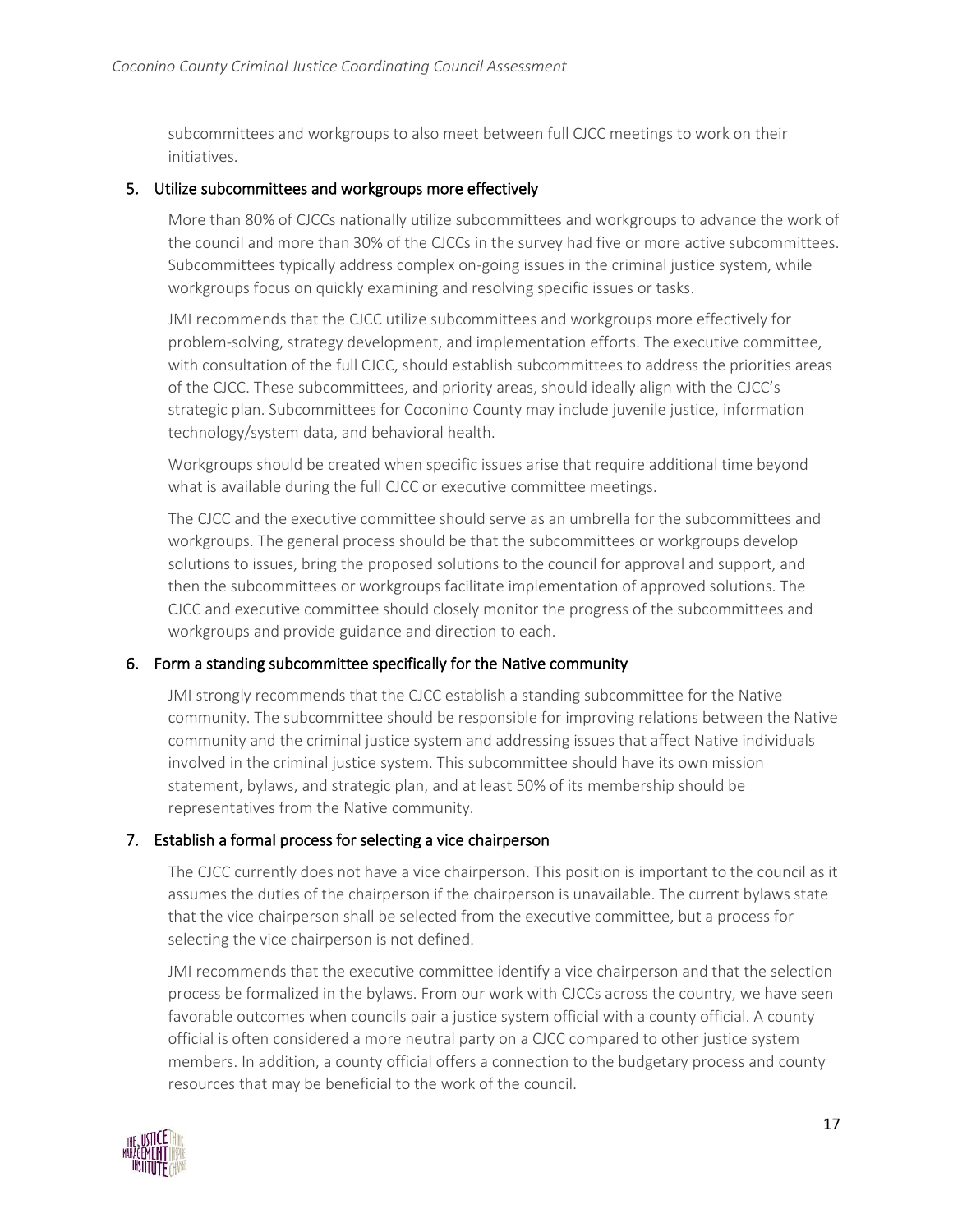### 8. Update the CJCC bylaws

CJCC bylaws should be reviewed and revised, if necessary, every two years to ensure they comport with the ideas and positions of the council. The intentional review of the bylaws by CJCCs should also confirm that the council is operating as intended.

The Coconino County CJCC bylaws were adopted in 2016 and they lack some of the more desirable details that were included in the 2013 version of the bylaws. For example, the older version of the bylaws outlines expectations for designees, meeting frequency, subcommittees, and strategic planning. (An update to the bylaws was submitted to the council in 2019 but apparently tabled.)

The county requested that JMI revisit the CJCC bylaws as part of our technical assistance to the county. With the executive committee's permission, JMI will form a working group to update the bylaws and potentially incorporate the suggested changes identified in this assessment. The workgroup will then present the bylaws to the executive committee and full CJCC for consideration and approval.

#### 9. Update and revise the strategic plan and implement the plan

A strategic plan should guide the work of the full CJCC, executive committee, and subcommittees. The strategic plan represents the foundational work of the CJCC, but it is not the sole work of the CJCC as the council must also address any new business that emerges.

Although the CJCC has a strategic plan, it does not appear that the plan is being executed and, as a result, it should be revisited and updated. The revised plan should be separated into two components: a strategic plan and an action plan. The strategic plan should capture the vision for the council's work, priority areas, and identified strategies. The action plan should go into greater detail on completing the strategies and include specific tasks and outputs. A person, group, or agency should be assigned responsibility for each task and a target completion date should be identified.

JMI, as part of our agreement with the county, will be working with the CJCC to revisit the current strategic plan in the Spring of 2021.

#### 10. Produce and monitor justice system data

A primary responsibility of the CJCC and executive committee should be to proactively monitor the condition of the criminal justice system through data metrics. These data metrics, at a minimum, should be high-level measures that reveal workload levels and trends within justice agencies and across the justice system. This information should be used to identify potential issues early and to determine if additional information is needed or action is required.

JMI recommends that the CJCC collect and report the justice system data at least quarterly. A process should be established that the justice agencies submit agreed upon data to CJCC staff on a scheduled basis. The CJCC staff should then produce a written report and submit it to the council for review.

The CJCC should also explore creating data dashboards that automatically produces this information by pulling data from existing record management systems. Data dashboards are a

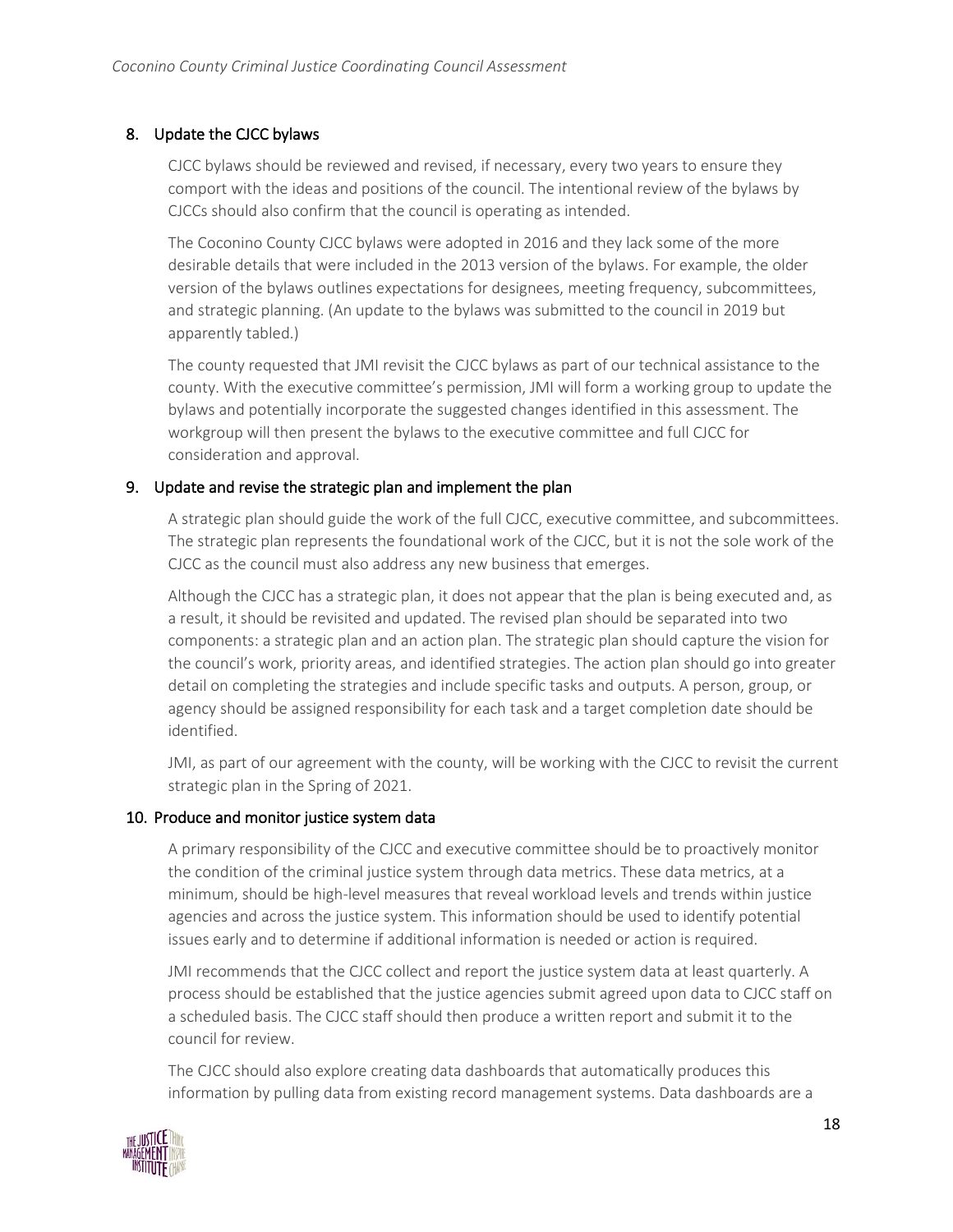fantastic tool for generating real time data that can be easily analyzed in greater detail and they are often used by agencies to better manage their workloads.

#### 11. Create a criminal justice director or coordinator position funded by the city and county

A critical component for a successful CJCC is a dedicated director or coordinator position that advances the work of the council, including any subcommittees and workgroups. In addition, the position's role should be to ensure that the criminal justice system is functioning effectively so that it is just, responsive to the community, and cost-efficient. As a best practice, the position should have an elevated status given that it will routinely interact with elected officials, agency leaders, and community partners and it often represents the CJCC.

Most often, CJCC directors or coordinators are funded and situated in the county. For Coconino County, JMI recommends that the position be shared by Coconino County and the City of Flagstaff. JMI believes that this approach would be best in unifying efforts between the two levels of government and because the county's overall population is concentrated in the City of Flagstaff. In addition, the survey results and interviews conducted by JMI suggest strong support for the director or coordinator position being jointly funded.

#### 12. Institute racial and ethnic impact statements

JMI recommends that all CJCCs adopt the practice of preparing racial and ethnic impact statements. Racial and ethnic impact statements are a tool used to determine whether proposed policies or programs will exacerbate disparate outcomes for people of color. The impact statements should be completed prior to implementation of any significant initiative by the council, executive committee, subcommittees or workgroups.

#### 13. Keep the CJCC website updated

JMI recommends that the county maintain the CJCC website with timely and detailed information about the council and its activities. Transparency is important in building and sustaining public trust and the contributions of the CJCC should be recognized.

JMI believes that all 13 recommendations could be accomplished by the Coconino County CJCC in the next year.

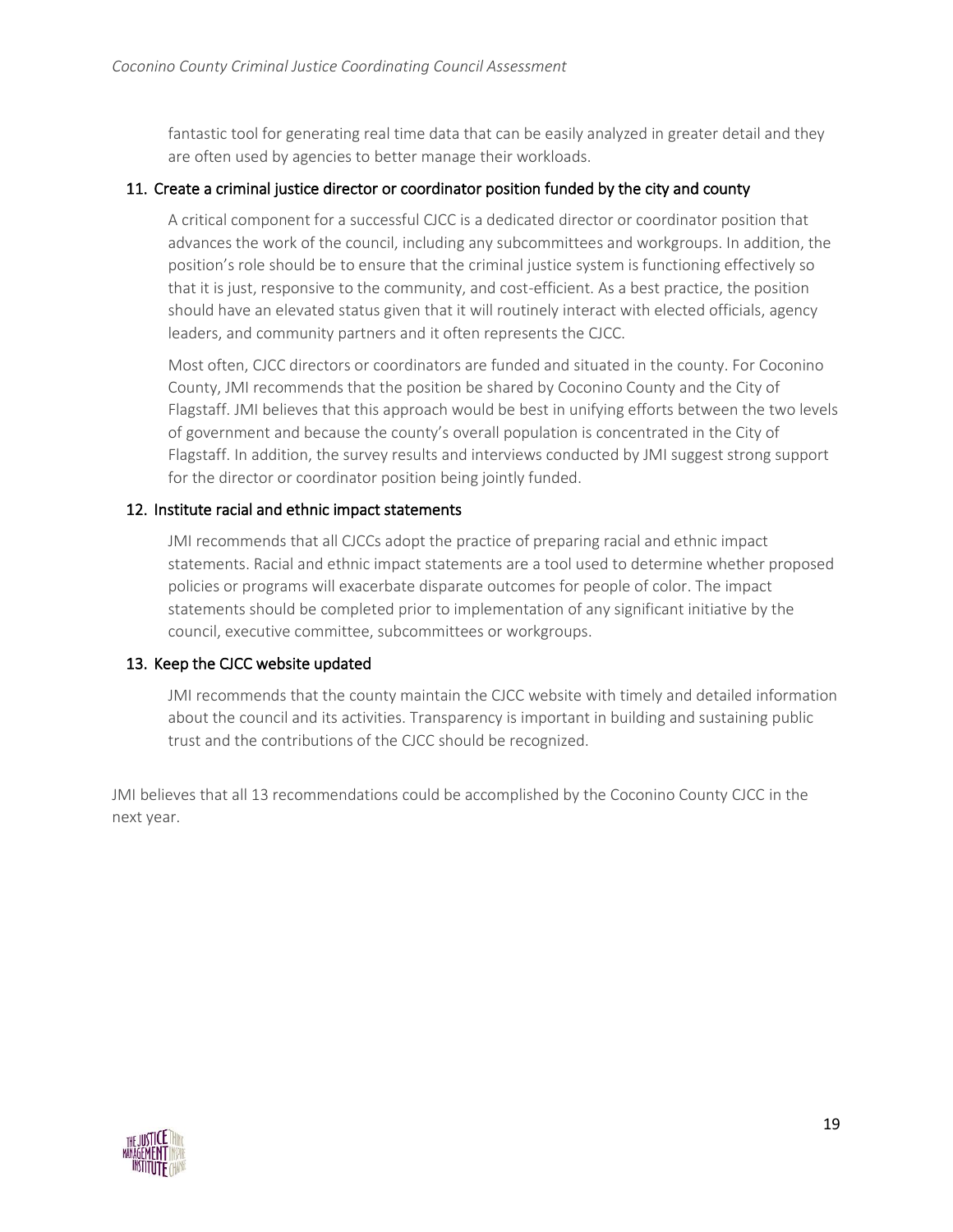# Appendix: CJCC Member Survey Results

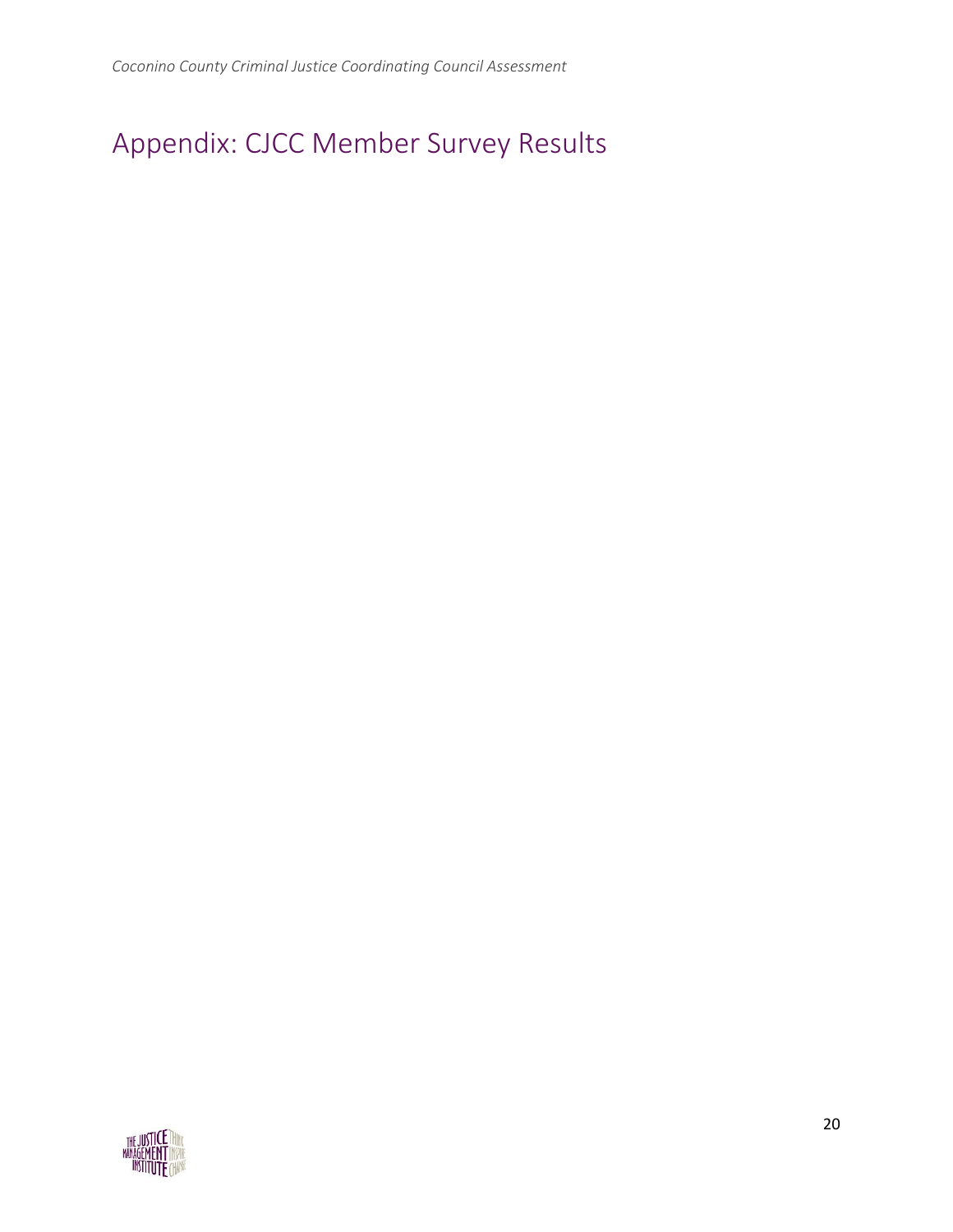Q1 How long have you been a CJCC member:



## Q2 How many meetings did you attend in the last year:

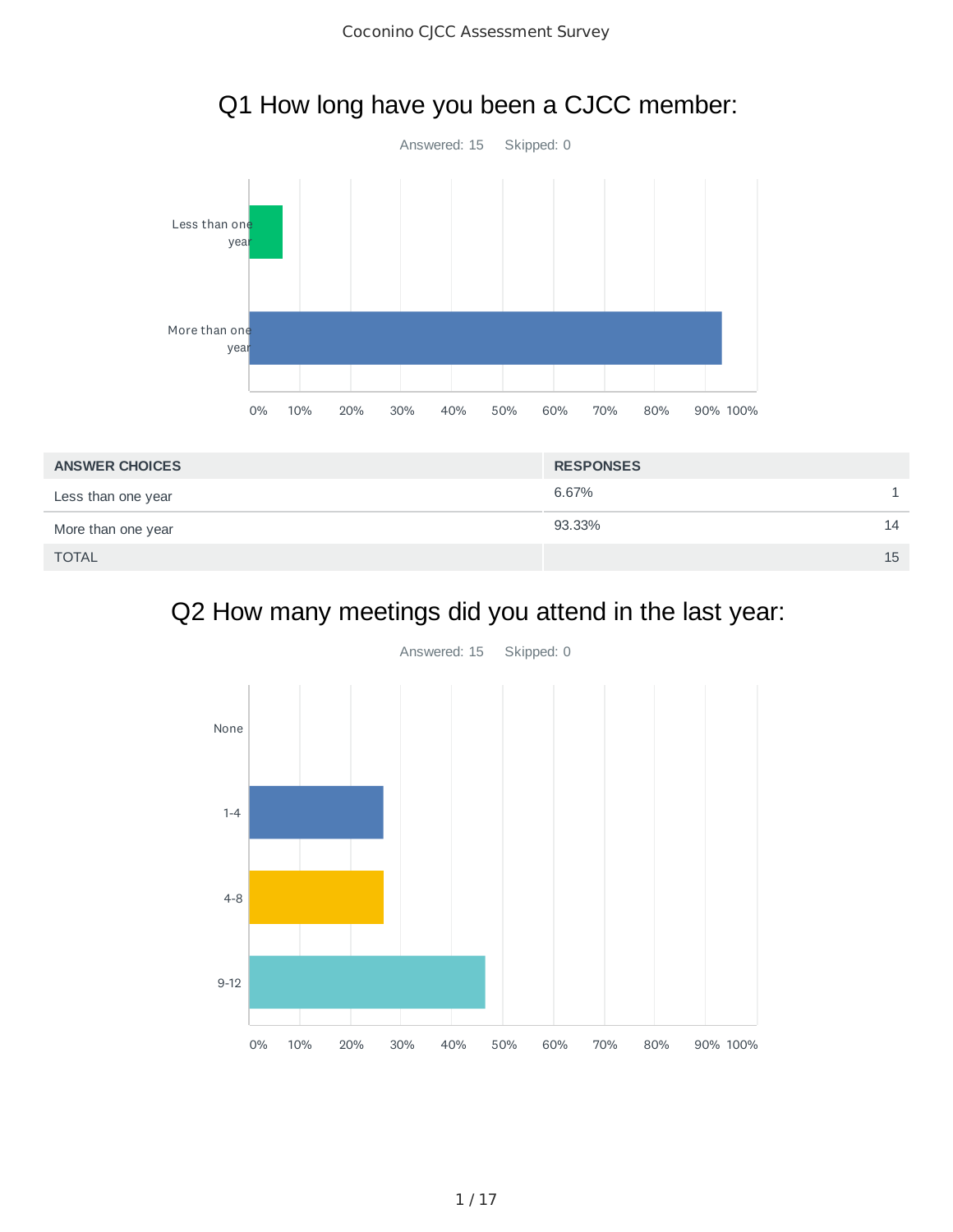| <b>ANSWER CHOICES</b> | <b>RESPONSES</b> |                |
|-----------------------|------------------|----------------|
| None                  | $0.00\%$         | 0              |
| $1 - 4$               | 26.67%           | $\overline{4}$ |
| $4 - 8$               | 26.67%           | $\overline{4}$ |
| $9 - 12$              | 46.67%           |                |
| <b>TOTAL</b>          |                  | 15             |

## Q3 The CJCC is focused on addressing systemic issues in the justice system



## Q4 The CJCC has the necessary stakeholders attending the meeting

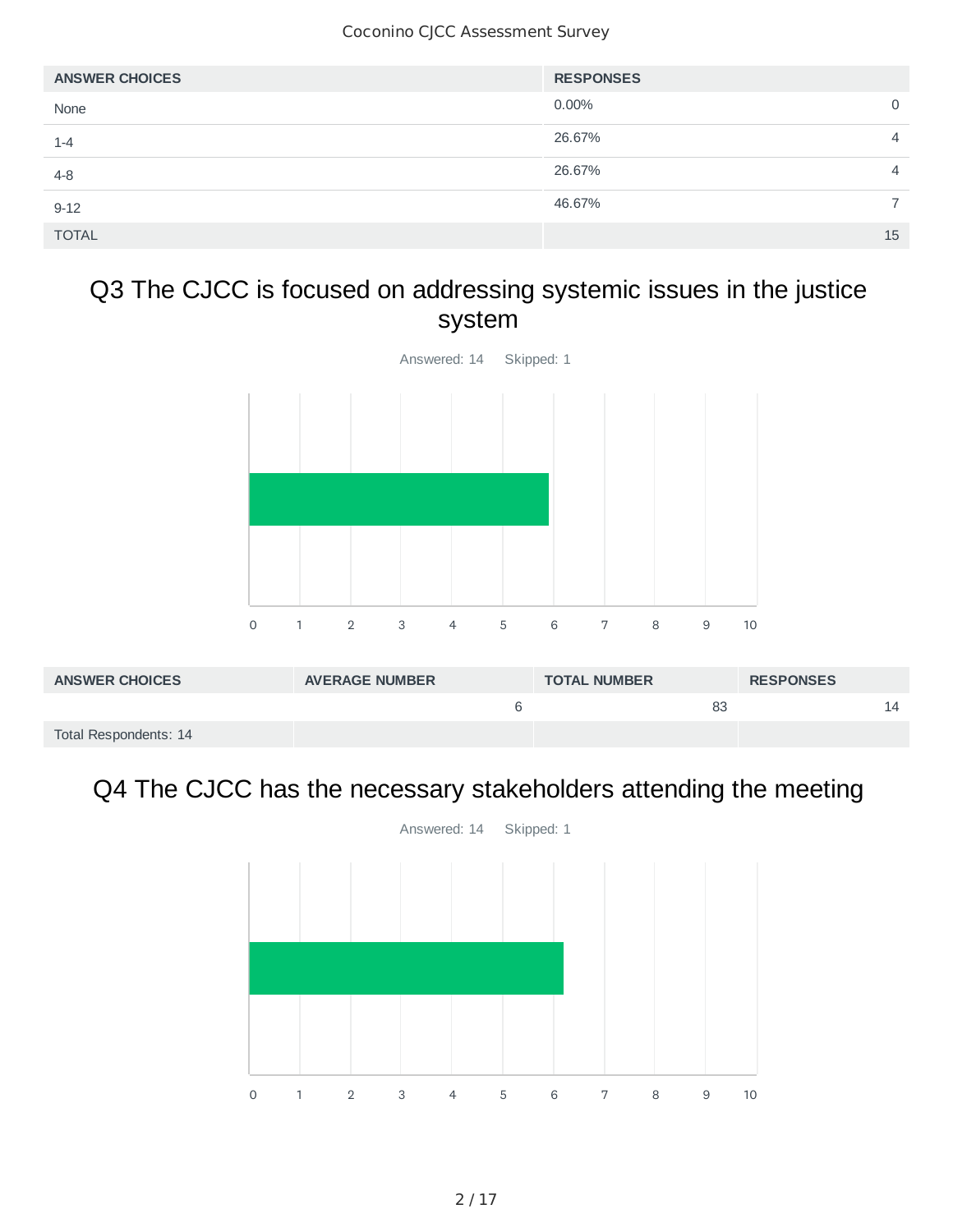| <b>ANSWER CHOICES</b> | <b>AVERAGE NUMBER</b> | <b>TOTAL NUMBER</b> | <b>RESPONSES</b> |    |
|-----------------------|-----------------------|---------------------|------------------|----|
|                       |                       | 87                  |                  | 4ء |
| Total Respondents: 14 |                       |                     |                  |    |

## Q5 The majority of CJCC members actively participate



| <b>ANSWER CHOICES</b> | <b>AVERAGE NUMBER</b> | <b>TOTAL NUMBER</b> | <b>RESPONSES</b> |
|-----------------------|-----------------------|---------------------|------------------|
|                       |                       | 78                  | 4ء               |
| Total Respondents: 14 |                       |                     |                  |

## Q6 The current CJCC leadership structure is effective



| <b>ANSWER CHOICES</b> | <b>AVERAGE NUMBER</b> | <b>TOTAL NUMBER</b> | <b>RESPONSES</b> |    |
|-----------------------|-----------------------|---------------------|------------------|----|
|                       |                       | -61                 |                  | 14 |
| Total Respondents: 14 |                       |                     |                  |    |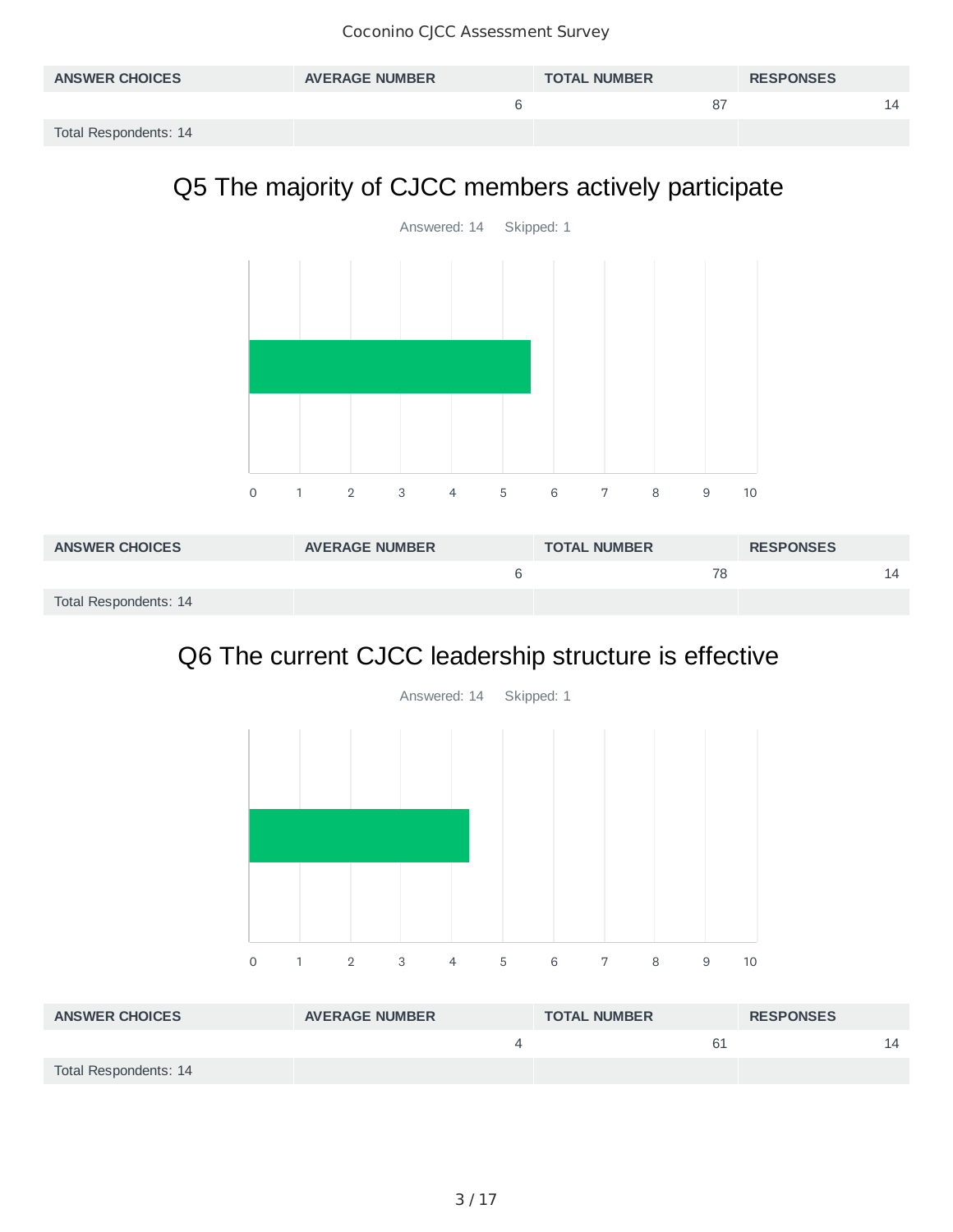## Q7 The executive committee successfully guides the direction of the council and its activities



| <b>ANSWER CHOICES</b> | <b>AVERAGE NUMBER</b> | <b>TOTAL NUMBER</b> | <b>RESPONSES</b> |    |
|-----------------------|-----------------------|---------------------|------------------|----|
|                       |                       | 69                  |                  | 14 |
| Total Respondents: 14 |                       |                     |                  |    |

## Q8 The CJCC generally makes decisions by consensus



| <b>ANSWER CHOICES</b> | <b>AVERAGE NUMBER</b> | <b>TOTAL NUMBER</b> | <b>RESPONSES</b> |
|-----------------------|-----------------------|---------------------|------------------|
|                       |                       | 80                  | 14               |
| Total Respondents: 14 |                       |                     |                  |

## Q9 CJCC members have a shared responsibility in supporting the council and its decisions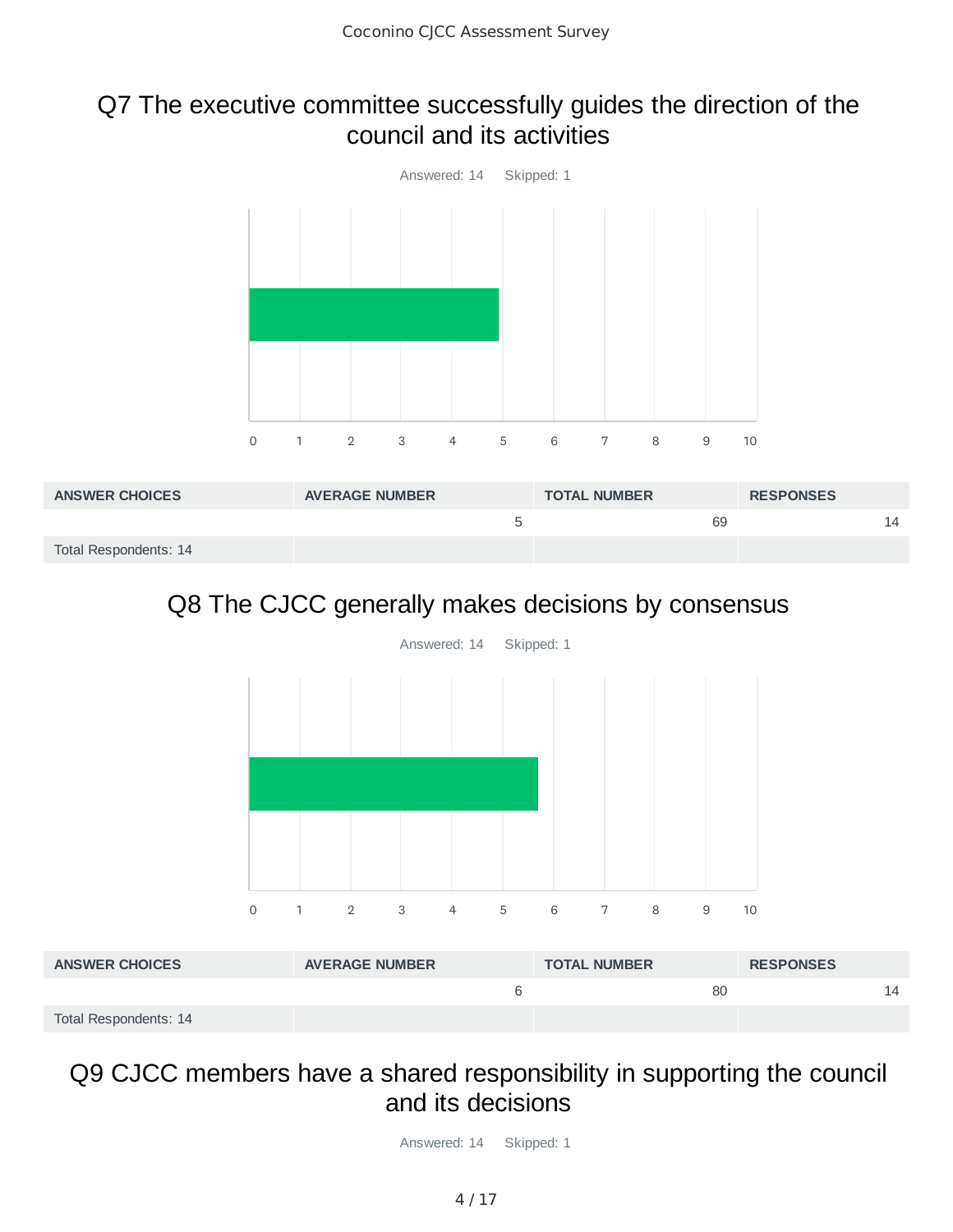Coconino CJCC Assessment Survey



| <b>ANSWER CHOICES</b> | <b>AVERAGE NUMBER</b> | <b>TOTAL NUMBER</b> | <b>RESPONSES</b> |   |
|-----------------------|-----------------------|---------------------|------------------|---|
|                       |                       | 89                  |                  | ∠ |
| Total Respondents: 14 |                       |                     |                  |   |

## Q10 The CJCC uses data to inform decision making



| <b>ANSWER CHOICES</b> | <b>AVERAGE NUMBER</b> | <b>TOTAL NUMBER</b> | <b>RESPONSES</b> |
|-----------------------|-----------------------|---------------------|------------------|
|                       |                       | 76                  | 14               |
| Total Respondents: 14 |                       |                     |                  |

## Q11 The CJCC actively seeks to adopt best practices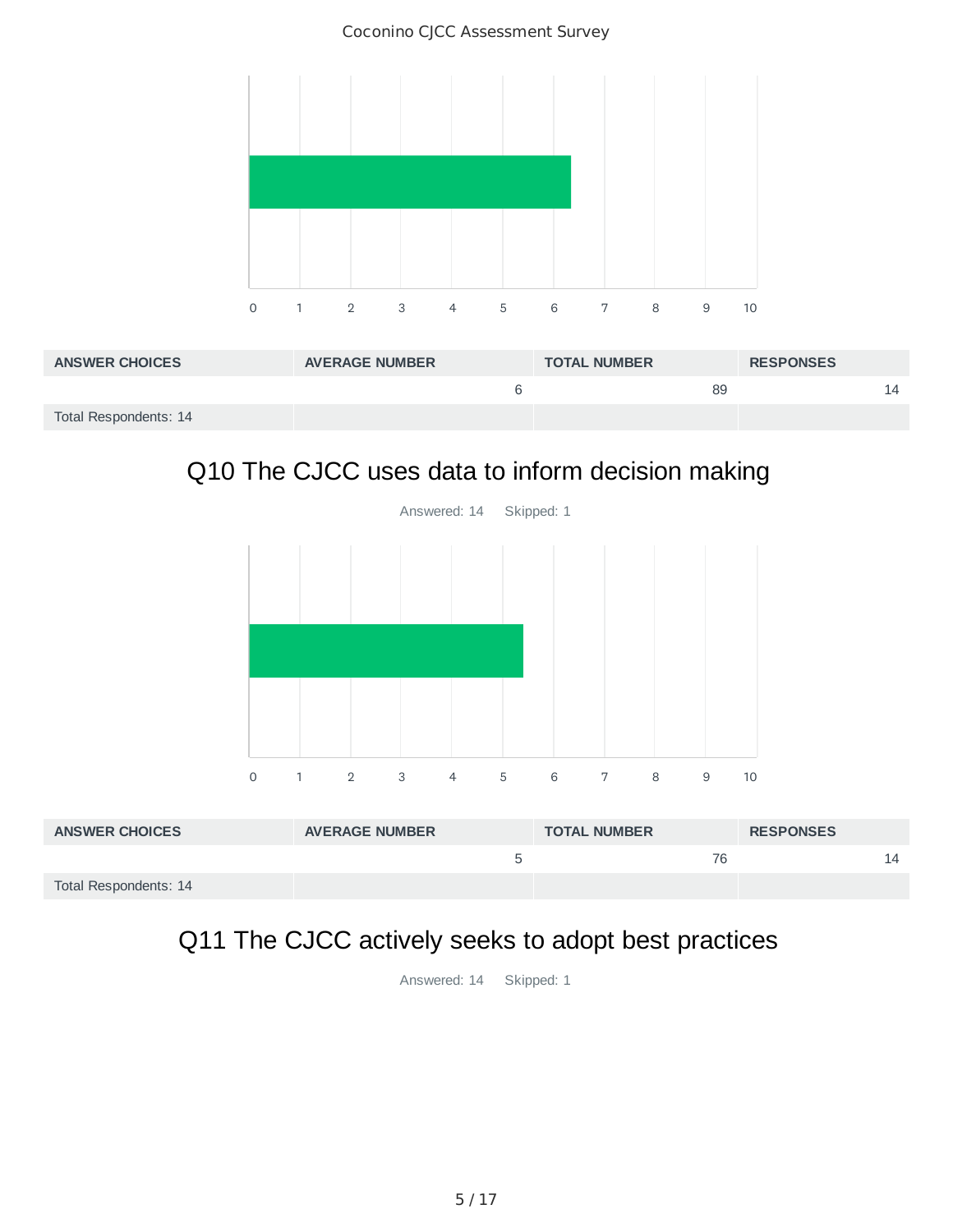Coconino CJCC Assessment Survey



| <b>ANSWER CHOICES</b> | <b>AVERAGE NUMBER</b> | <b>TOTAL NUMBER</b> | <b>RESPONSES</b> |
|-----------------------|-----------------------|---------------------|------------------|
|                       |                       | 78                  |                  |
| Total Respondents: 14 |                       |                     |                  |

## Q12 The CJCC uses a strategic plan to guide its activities



| <b>ANSWER CHOICES</b> | <b>AVERAGE NUMBER</b> | <b>TOTAL NUMBER</b> | <b>RESPONSES</b> |  |
|-----------------------|-----------------------|---------------------|------------------|--|
|                       |                       | 64                  |                  |  |
| Total Respondents: 14 |                       |                     |                  |  |

## Q13 The CJCC meets regularly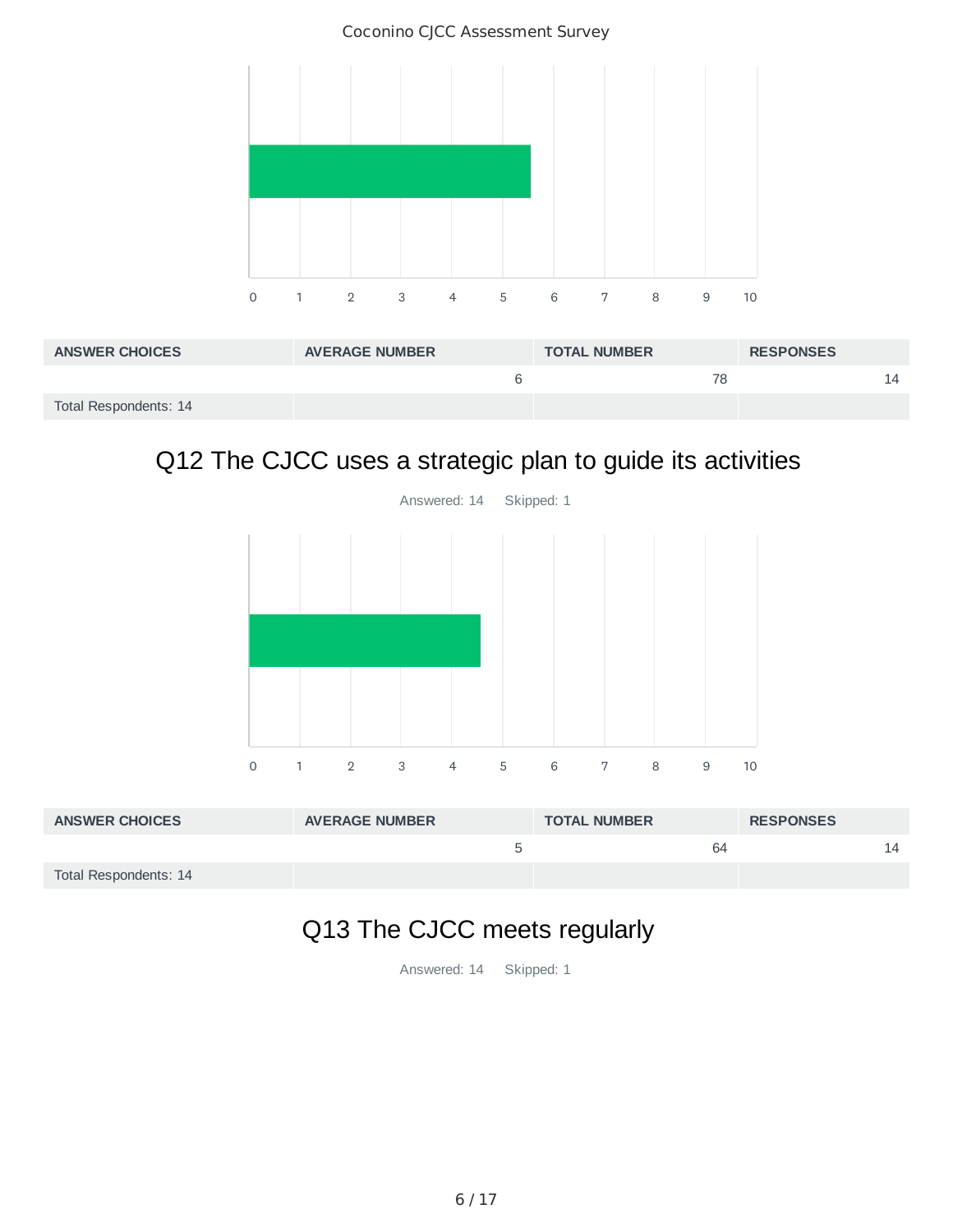Coconino CJCC Assessment Survey



| <b>ANSWER CHOICES</b> | <b>AVERAGE NUMBER</b> | <b>TOTAL NUMBER</b> | <b>RESPONSES</b> |
|-----------------------|-----------------------|---------------------|------------------|
|                       |                       | 129                 |                  |
| Total Respondents: 14 |                       |                     |                  |

## Q14 The CJCC meetings are productive



| <b>ANSWER CHOICES</b> | <b>AVERAGE NUMBER</b> | <b>TOTAL NUMBER</b> | <b>RESPONSES</b> |
|-----------------------|-----------------------|---------------------|------------------|
|                       |                       | 64                  |                  |
| Total Respondents: 14 |                       |                     |                  |

## Q15 The CJCC utilizes subcommittees and workgroups effectively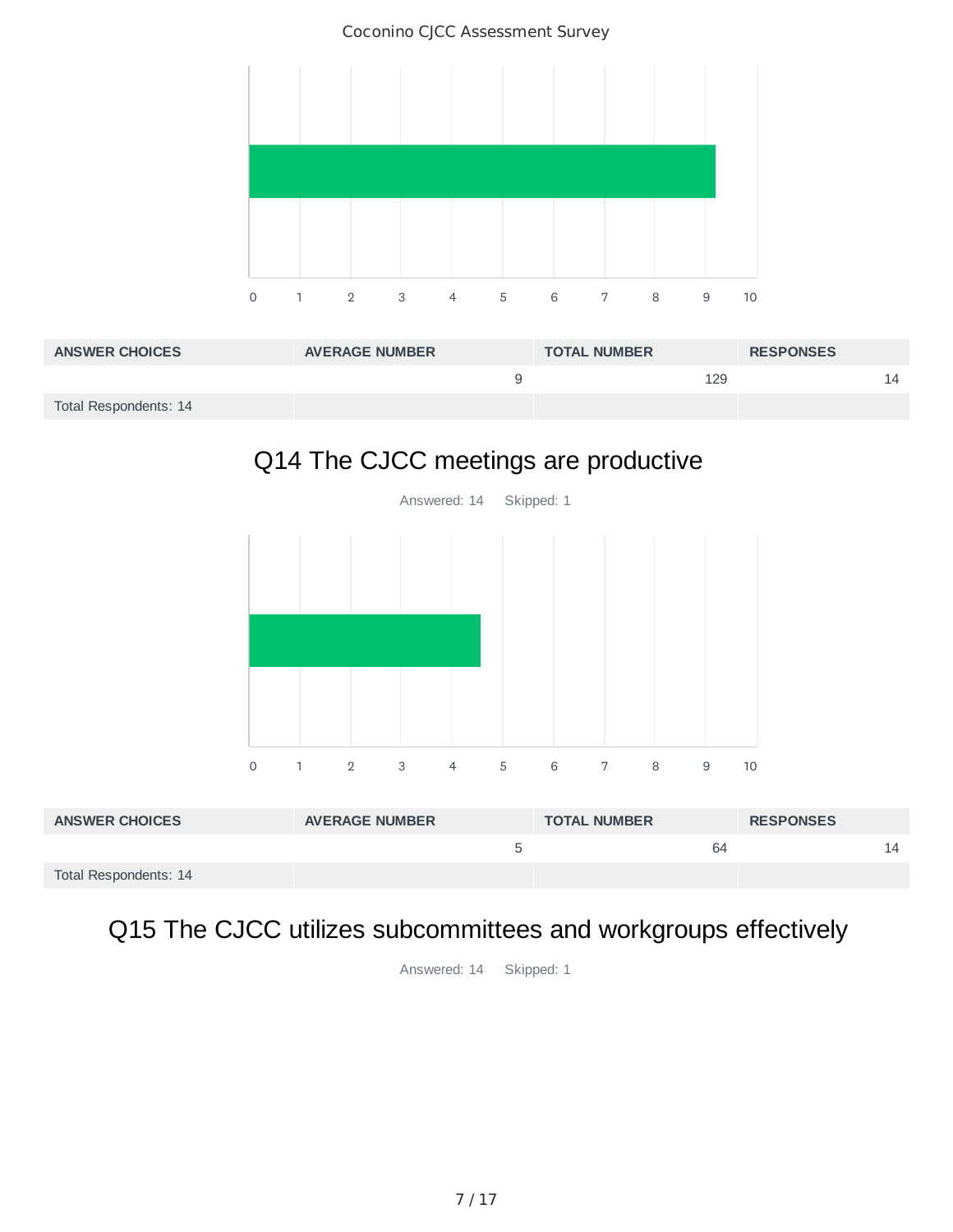Coconino CJCC Assessment Survey 0 1 2 3 4 5 6 7 8 9 10

| <b>ANSWER CHOICES</b> | <b>AVERAGE NUMBER</b> | <b>TOTAL NUMBER</b> | <b>RESPONSES</b> |  |
|-----------------------|-----------------------|---------------------|------------------|--|
|                       |                       |                     | 68               |  |
| Total Respondents: 14 |                       |                     |                  |  |

Q16 If you would like to leave a comment related to any of the questions above, please use the space provided below.

Answered: 7 Skipped: 8

Q17 Which type of CJCC member are you: (for reference, membership lists as stipulated by the bylaws are provided below this question)

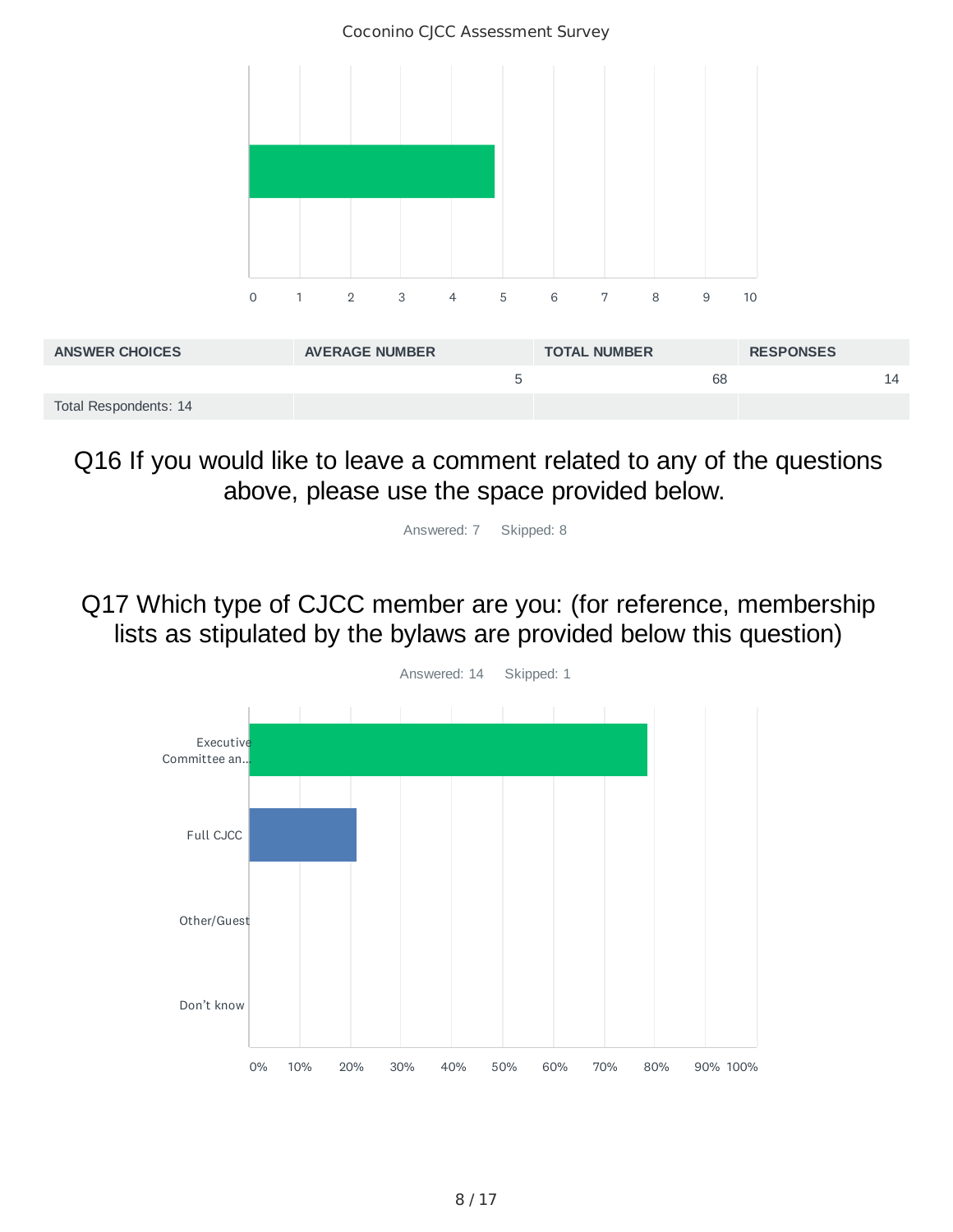| <b>ANSWER CHOICES</b>        | <b>RESPONSES</b> |          |
|------------------------------|------------------|----------|
| Executive Committee and CJCC | 78.57%           | 11       |
| Full CJCC                    | 21.43%           | 3        |
| Other/Guest                  | $0.00\%$         | $\Omega$ |
| Don't know                   | $0.00\%$         | 0        |
| <b>TOTAL</b>                 |                  | 14       |

## Q18 The Executive Committee should meet:



| <b>ANSWER CHOICES</b> | <b>RESPONSES</b> |   |
|-----------------------|------------------|---|
| Monthly               | 81.82%           | 9 |
| Bi-monthly            | 18.18%           | ◠ |
| <b>TOTAL</b>          |                  |   |

## Q19 The current Executive Committee membership has: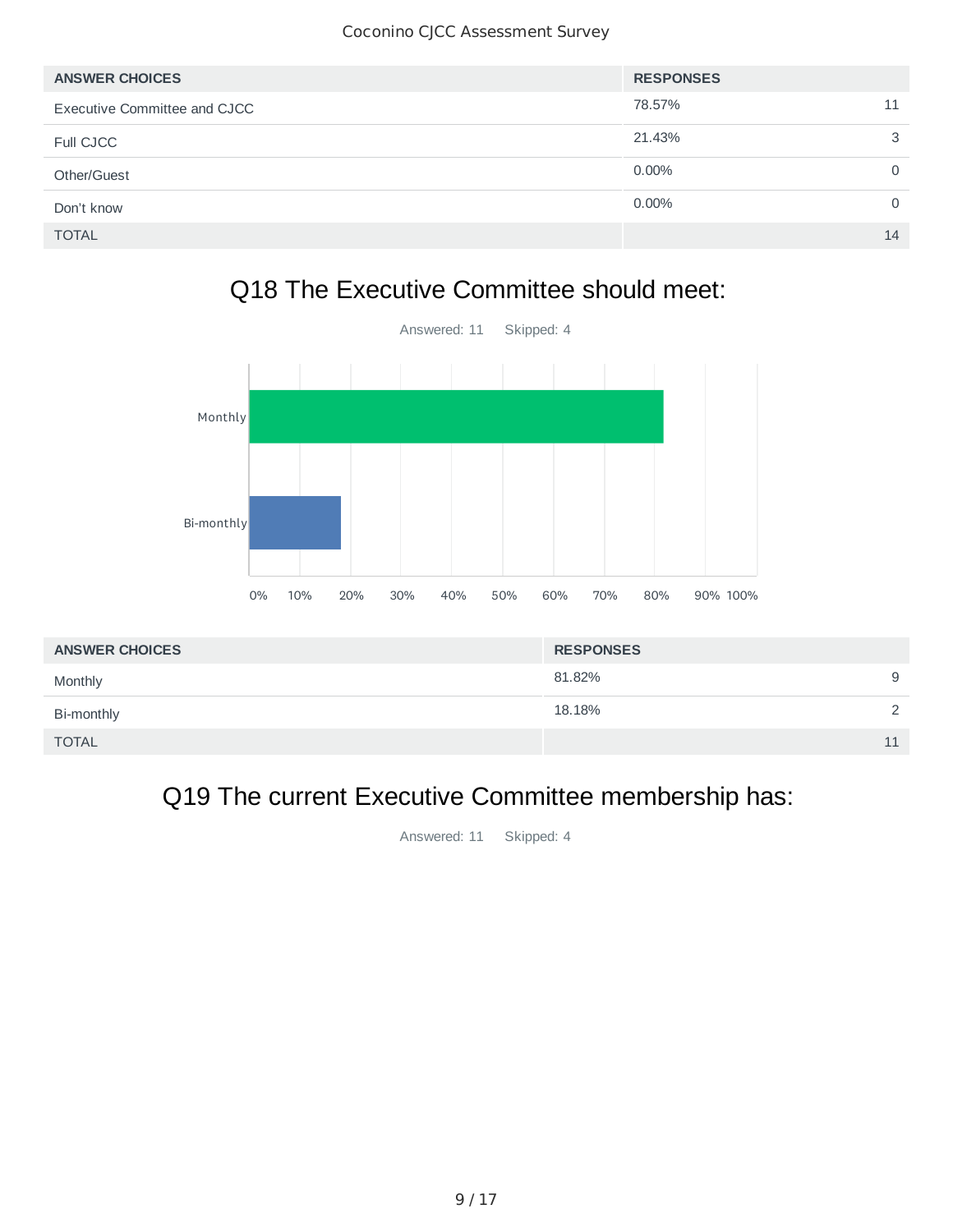

| <b>ANSWER CHOICES</b>       | <b>RESPONSES</b> |                |
|-----------------------------|------------------|----------------|
| Too few members             | $0.00\%$         | $\Omega$       |
| Too many members            | 63.64%           |                |
| The right number of members | 36.36%           | $\overline{4}$ |
| <b>TOTAL</b>                |                  | 11             |

Q20 According to the current bylaws, the CJCC shall have an Executive Committee in order to provide leadership in the planning and implementation of CJCC goals by conducting the tasks listed below. Please use the two dropdown menus to identify which tasks should remain the responsibility of the Executive Committee and whether the task is currently being conducted by the Executive Committee.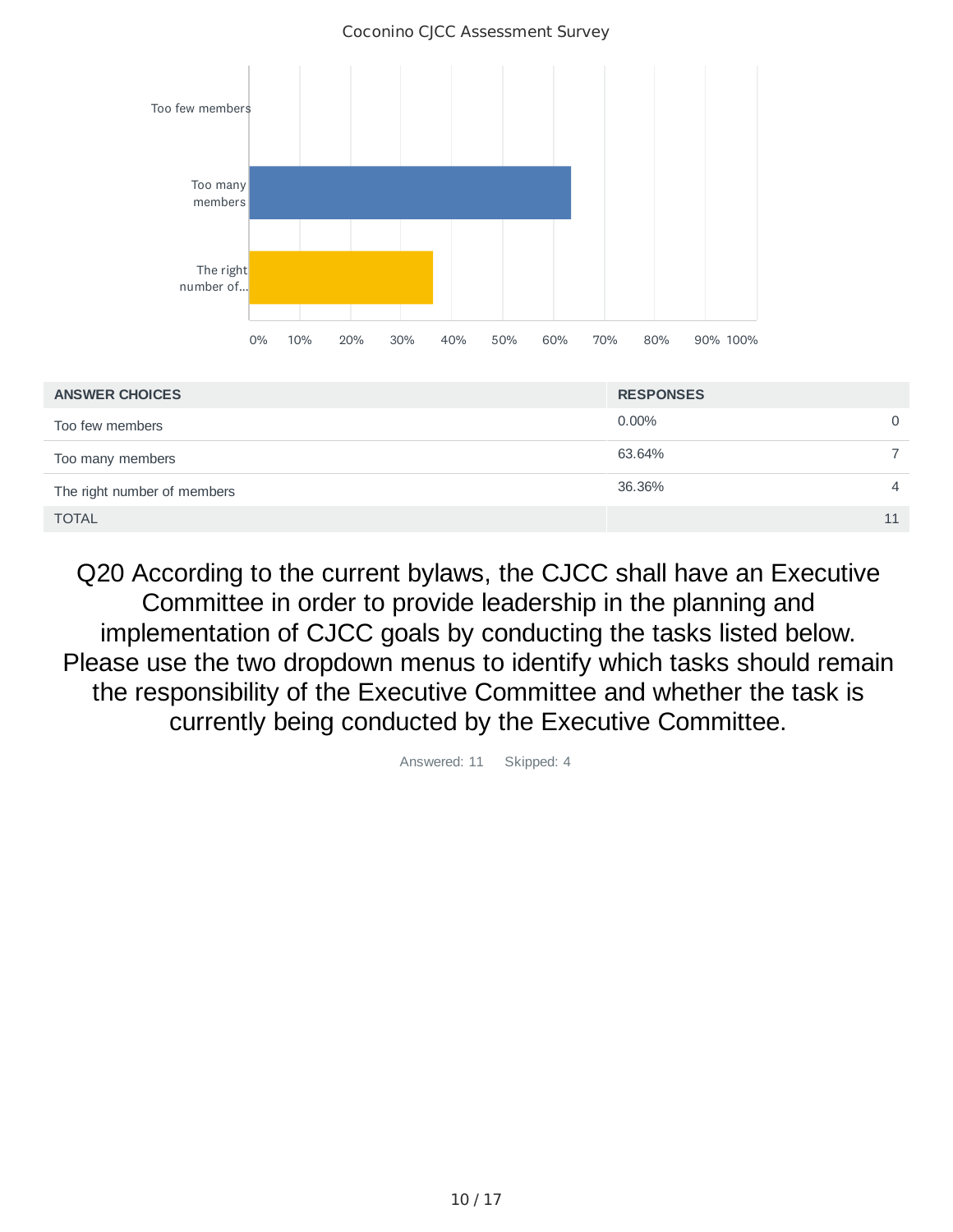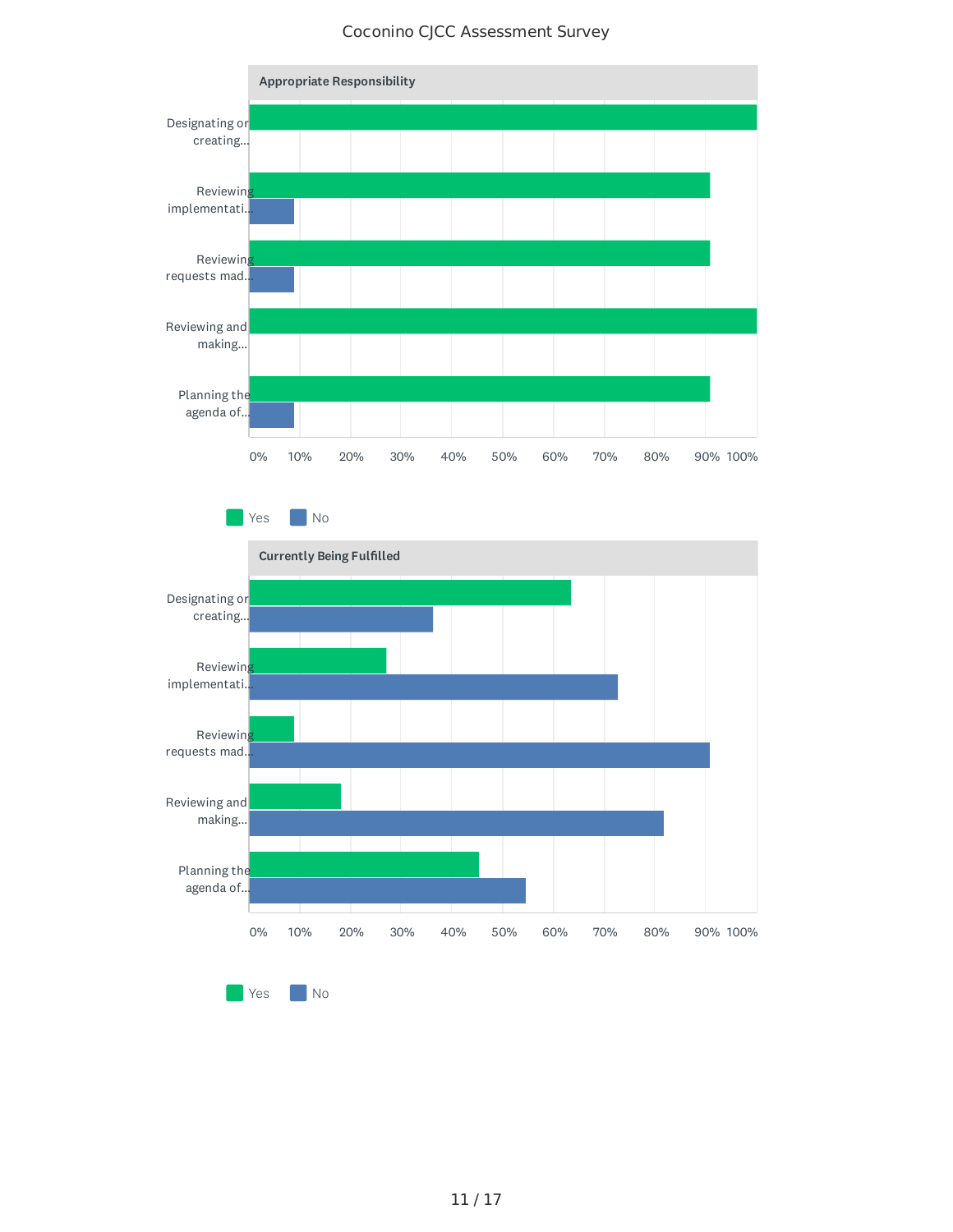| Appropriate Responsibility                                                                          |              |            |              |
|-----------------------------------------------------------------------------------------------------|--------------|------------|--------------|
|                                                                                                     | <b>YES</b>   | <b>NO</b>  | <b>TOTAL</b> |
| Designating or creating subcommittees, task forces, or other groups to advance CJCC goals and       | 100.00%      | $0.00\%$   | 11           |
| initiatives.                                                                                        | 11           | 0          |              |
| Reviewing implementation plans, timetables, costs, and reporting with recommendations to the full   | 90.91%       | 9.09%      | 11           |
| membership.                                                                                         | 10           | 1          |              |
| Reviewing requests made for resources, developing alternatives when appropriate, and making         | 90.91%       | 9.09%      | 11           |
| recommendations on such matters to the full membership.                                             | 10           | 1          |              |
| Reviewing and making recommendations regarding other matters delegated to it by the full membership | 100.00%      | $0.00\%$   | 11           |
| or other individuals or organizations.                                                              | 11           | 0          |              |
| Planning the agenda of meetings of the full membership.                                             | 90.91%<br>10 | 9.09%<br>1 | 11           |
|                                                                                                     |              |            |              |
| <b>Currently Being Fulfilled</b>                                                                    |              |            |              |
|                                                                                                     | <b>YES</b>   | <b>NO</b>  | <b>TOTAL</b> |
| Designating or creating subcommittees, task forces, or other groups to advance CJCC goals and       | 63.64%       | 36.36%     | 11           |
| initiatives.                                                                                        | 7            | 4          |              |
| Reviewing implementation plans, timetables, costs, and reporting with recommendations to the full   | 27.27%       | 72.73%     | 11           |
| membership.                                                                                         | 3            | 8          |              |
| Reviewing requests made for resources, developing alternatives when appropriate, and making         | 9.09%        | 90.91%     | 11           |
| recommendations on such matters to the full membership.                                             | 1            | 10         |              |
| Reviewing and making recommendations regarding other matters delegated to it by the full membership | 18.18%       | 81.82%     | 11           |
| or other individuals or organizations.                                                              | 2            | 9          |              |

## Q21 The current meeting time is good (3pm on the second Wednesday of every month).



| <b>ANSWER CHOICES</b> | <b>RESPONSES</b> |    |
|-----------------------|------------------|----|
| Yes                   | 78.57%           | 11 |
| <b>No</b>             | 21.43%           | 3  |
| <b>TOTAL</b>          |                  | 14 |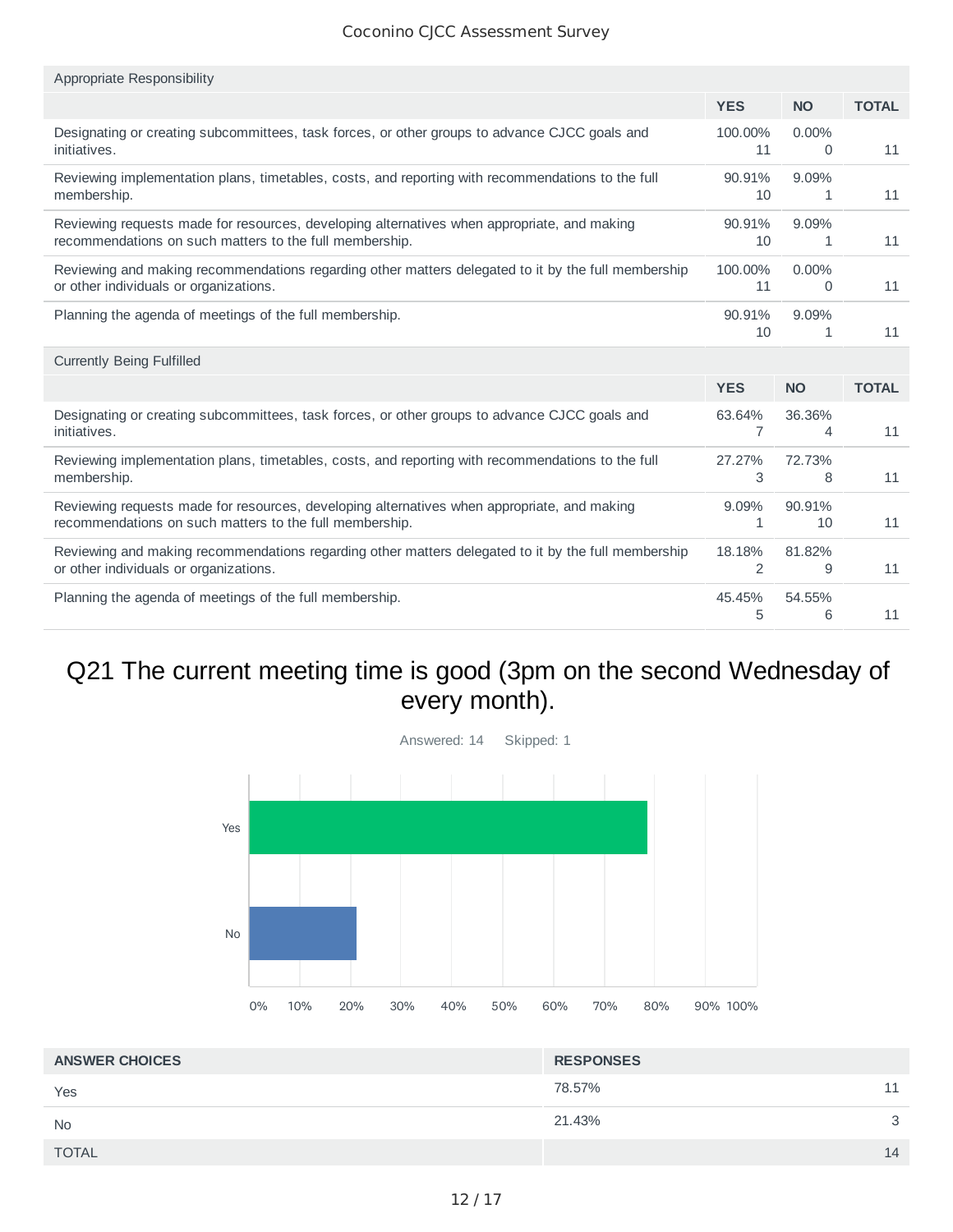## Q22 The CJCC officers (chair and vice chair) should rotate



| <b>RESPONSES</b> |    |
|------------------|----|
| 57.14%           | 8  |
| 42.86%           | 6  |
|                  | 14 |
|                  |    |

## Q23 The CJCC should have:



| <b>ANSWER CHOICES</b>                                | <b>RESPONSES</b> |    |
|------------------------------------------------------|------------------|----|
| A chair and vice chair (according to current bylaws) | 92.86%           | 13 |
| Co-chairs                                            | 7.14%            |    |
| <b>TOTAL</b>                                         |                  | 14 |

## Q24 The CJCC should meet: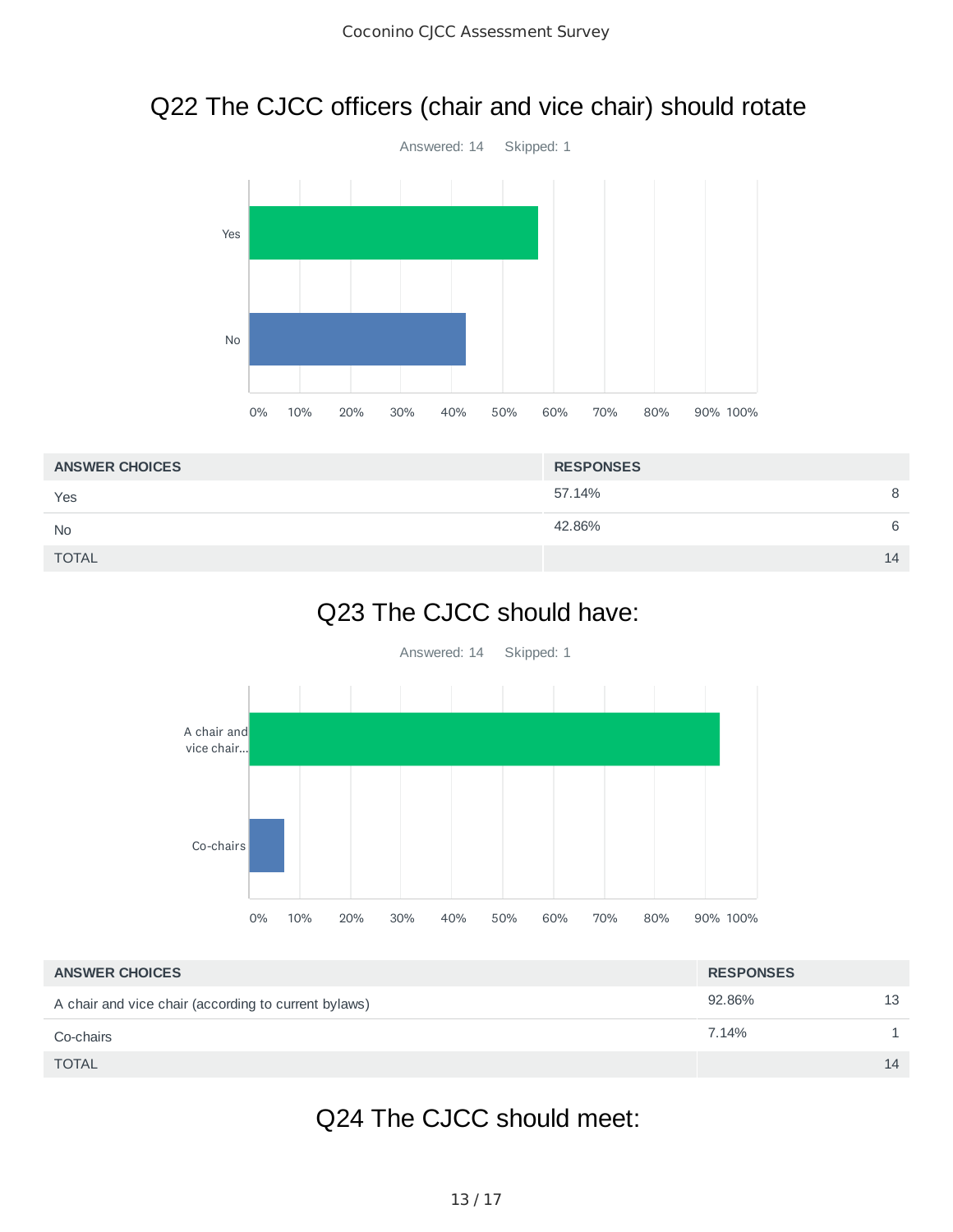

Q25 The current mission statement adequately reflects the mission of the CJCC: "The CJCC exists to promote the safety and welfare of all citizens of Coconino County, to reduce the number of future crimes and future victims, to promote the protection and healing of victims, to ensure the efficient and just treatment of offenders, and to work toward the prevention of crime and the reduction of recidivism"



| <b>ANSWER CHOICES</b> | <b>RESPONSES</b> |               |
|-----------------------|------------------|---------------|
| Yes                   | 85.71%           | 12            |
| <b>No</b>             | 14.29%           | $\mathcal{D}$ |
| <b>TOTAL</b>          |                  | 14            |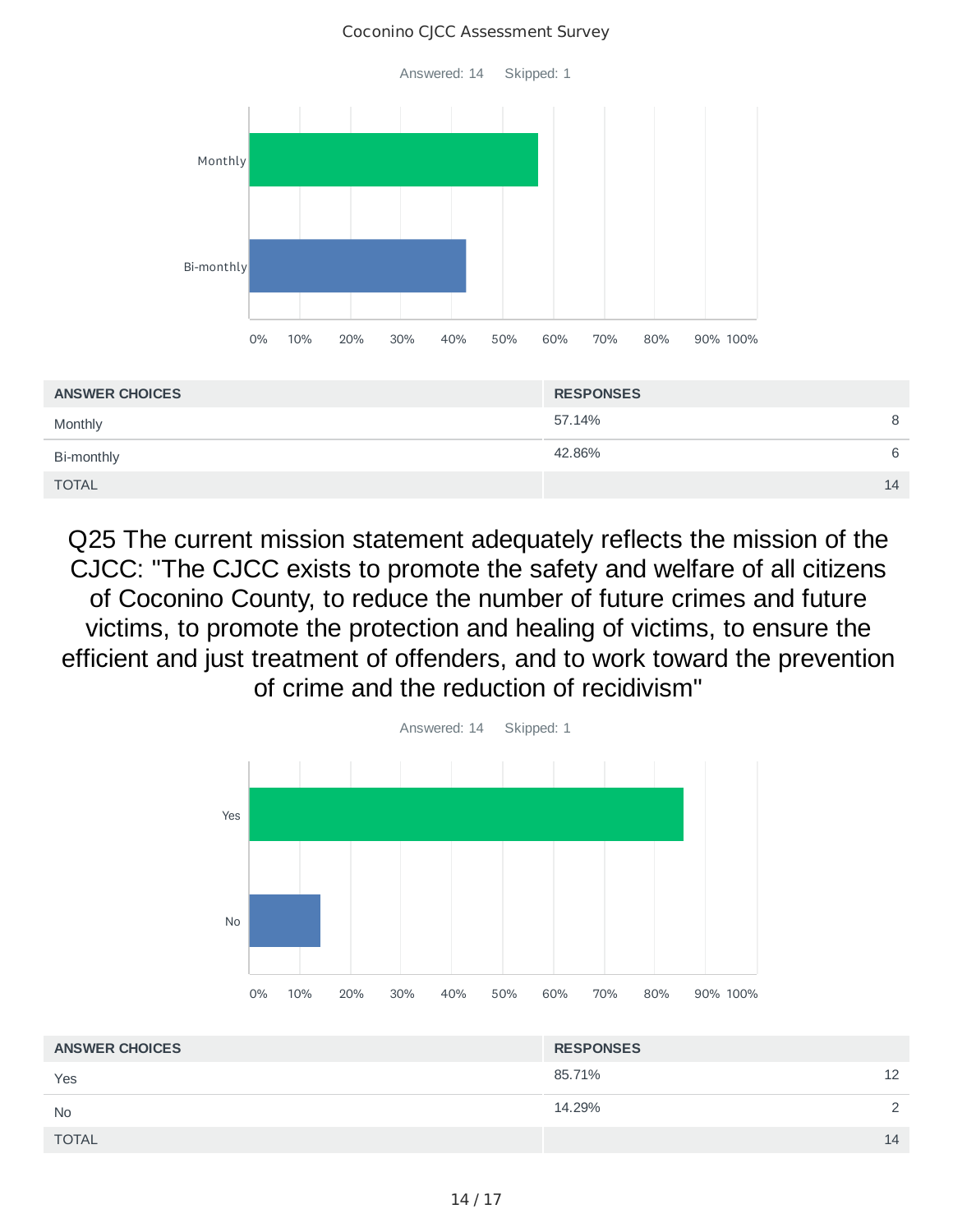Q26 The current guiding principles adequately reflect the values of the CJCC: "The CJCC and each member is committed to providing the coordinated leadership necessary to establish cohesive public policies which are based on evidence-based practices, research, evaluation, and monitoring of policy decisions and program implementations."



| <b>ANSWER CHOICES</b> | <b>RESPONSES</b> |    |
|-----------------------|------------------|----|
| Yes                   | 100.00%          | 14 |
| <b>No</b>             | $0.00\%$         | 0  |
| <b>TOTAL</b>          |                  | 14 |

## Q27 The current CJCC membership has:

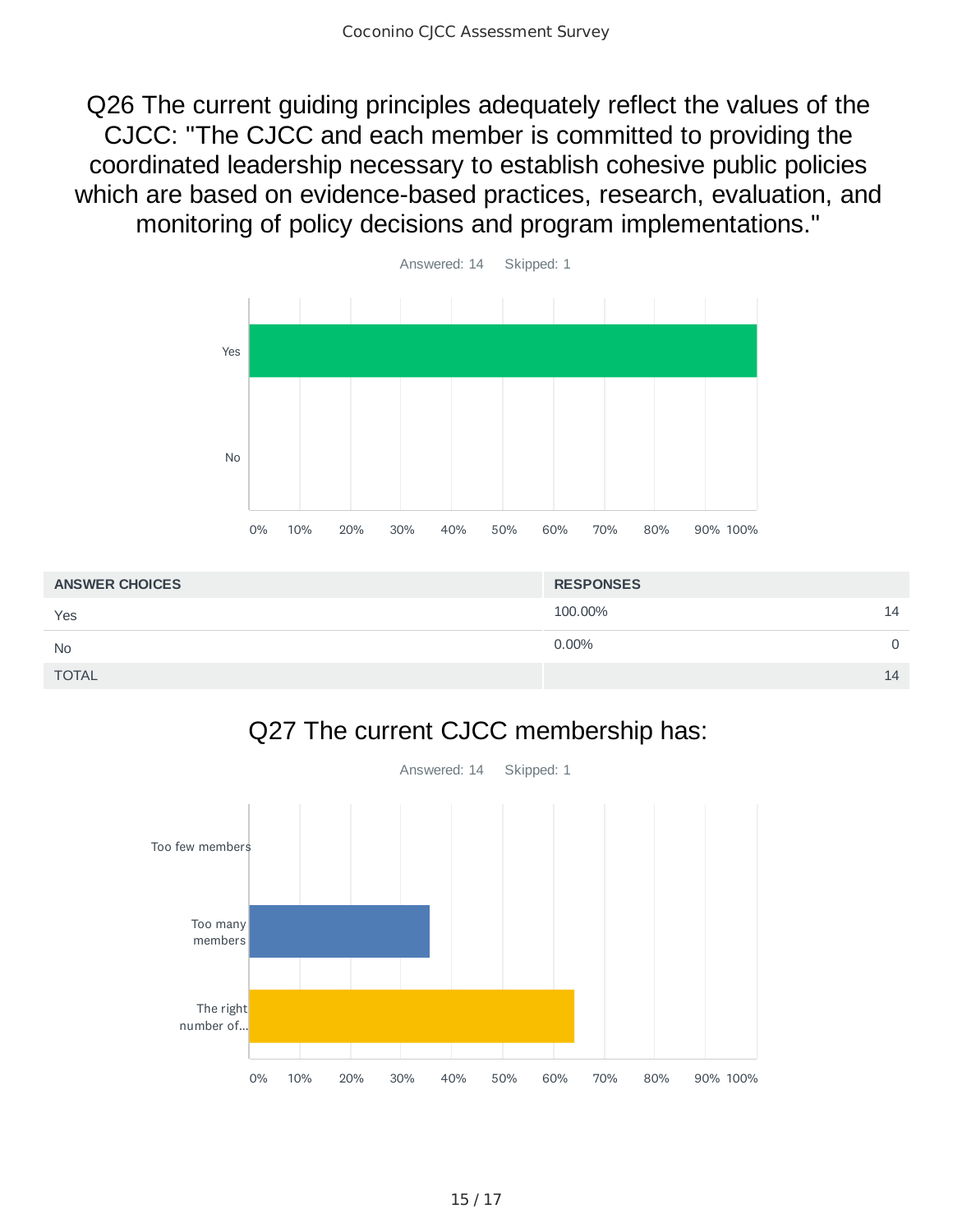| <b>ANSWER CHOICES</b>       | <b>RESPONSES</b> |    |
|-----------------------------|------------------|----|
| Too few members             | $0.00\%$         | 0  |
| Too many members            | 35.71%           | ь  |
| The right number of members | 64.29%           | 9  |
| <b>TOTAL</b>                |                  | 14 |

## Q28 The CJCC staff position should be funded by:



| <b>ANSWER CHOICES</b> | <b>RESPONSES</b> |             |
|-----------------------|------------------|-------------|
| County                | 7.14%            |             |
| City                  | $0.00\%$         | $\mathbf 0$ |
| County and City       | 92.86%<br>13     |             |
| <b>TOTAL</b>          | 14               |             |

## Q29 Please use the check boxes to identify the activities you feel the CJCC staff position should be responsible for (check all that apply):